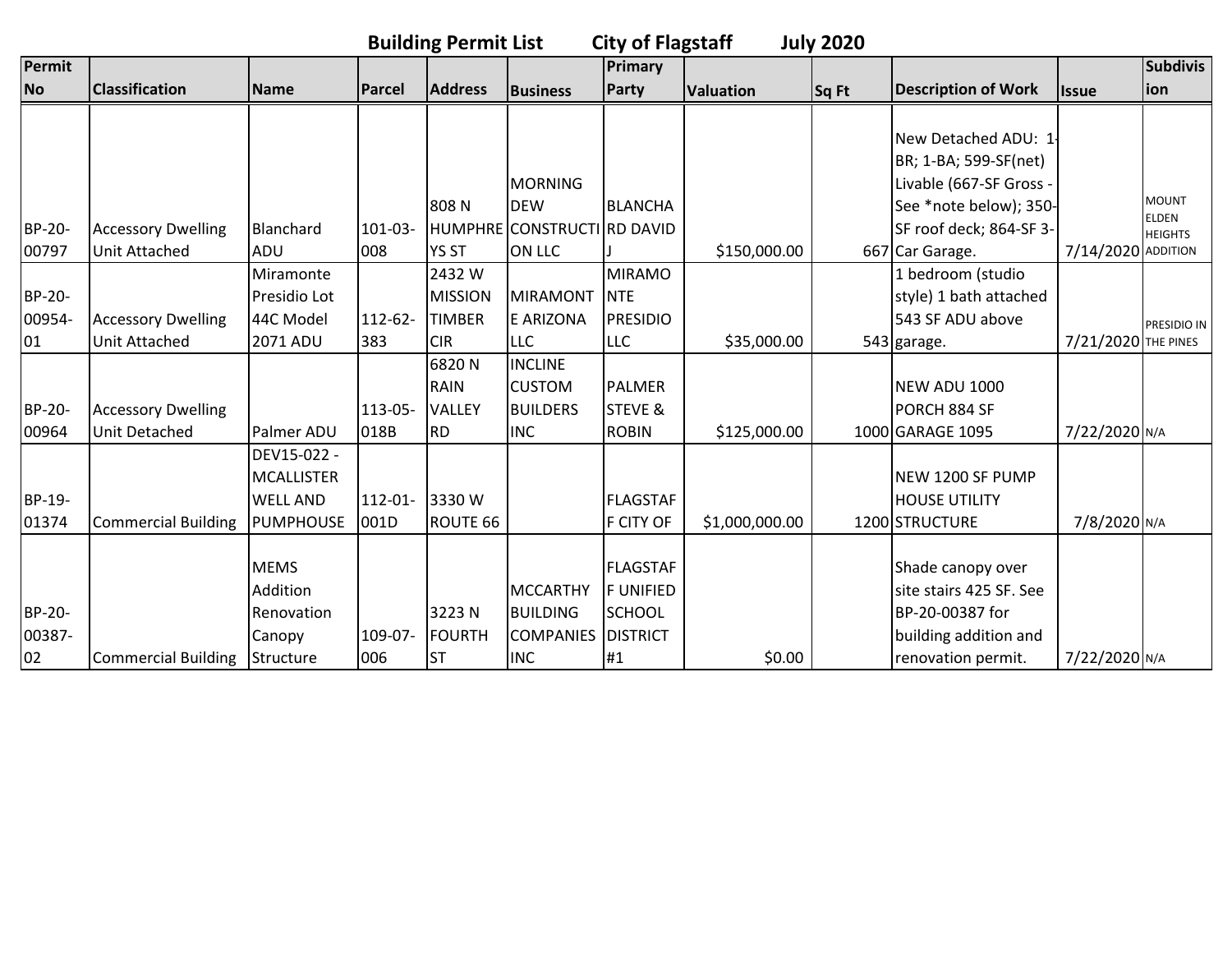|                 |                            | <b>FEDEX Parking</b><br>Expansion               |         | 2000 S<br><b>WOODLA</b><br><b>NDS</b>     | Copperstate<br>Paving &<br>Construction F GROUP                         | <b>FLAGSTAF</b>                                              |                | Parking expansion with<br>new retaining wall<br>approx 155LF; addition<br>of one (1) accessible                                                                                                         |                 | <b>WOODLAND</b>                       |
|-----------------|----------------------------|-------------------------------------------------|---------|-------------------------------------------|-------------------------------------------------------------------------|--------------------------------------------------------------|----------------|---------------------------------------------------------------------------------------------------------------------------------------------------------------------------------------------------------|-----------------|---------------------------------------|
| BP-20-<br>00597 | <b>Commercial Building</b> | Retaining Wall 112-28-<br>PZ-20-00006           | 009A    | <b>VILLAGE</b><br><b>BLVD</b>             | <b>LLC</b>                                                              | <b>LLC</b>                                                   | \$1,200.00     | parking space at building<br>entrance.                                                                                                                                                                  | 7/6/2020 UNIT 3 | S VILLAGE                             |
| BP-20-<br>00775 | <b>Commercial Building</b> | APS Solar Yard 106-03-<br>PZ-19-00212           | 004A    | 2250 E<br><b>HUNTING</b><br><b>TON DR</b> | <b>DESERT</b><br><b>SERVICES</b><br><b>INTERNATIO</b><br><b>NAL INC</b> | <b>ARIZONA</b><br>PUBLIC<br><b>SERVICE</b><br><b>COMPANY</b> | \$1,600,000.00 | <del>rcc siucu</del><br>canopy/shade structure<br>730 SF and various<br>electrical work including<br>replacement of all<br>exterior lighting<br>including parking lot pole-<br>730 mounted lighting and | 7/21/2020 N/A   |                                       |
|                 |                            | <b>COF Carports</b>                             |         | 2201 N                                    | Southface                                                               |                                                              |                | New 125 kW solar PV                                                                                                                                                                                     |                 |                                       |
| BP-20-          |                            | and Solar PV                                    | 110-08- | <b>GEMINI</b>                             | <b>Energy LLC</b>                                                       | FLAGSTAF                                                     |                | system mounted to                                                                                                                                                                                       |                 |                                       |
| 00878           | <b>Commercial Building</b> | System                                          | 001G    | <b>DR</b>                                 | Dba                                                                     | F CITY OF                                                    | \$531,250.00   | 8006 two new carport                                                                                                                                                                                    | 7/13/2020 N/A   |                                       |
| <b>BP-20-</b>   |                            | Elevated<br>Shredding<br>Retaining Wall 113-14- |         | 5043 E<br><b>EMPIRE</b>                   | <b>LOVEN</b><br><b>CONTRACTI</b>                                        | J E FEENY                                                    |                | Masonry site retaining                                                                                                                                                                                  |                 | <b>FLAGSTAFF</b><br><b>INDUSTRIAL</b> |
| 00944           | <b>Commercial Building</b> | PZ-18-00177                                     | 004M    | <b>AVE</b>                                | <b>NG INC</b>                                                           | CO LLC                                                       | \$60,000.00    | walls approx. 238 LF                                                                                                                                                                                    | 7/13/2020 PARK  |                                       |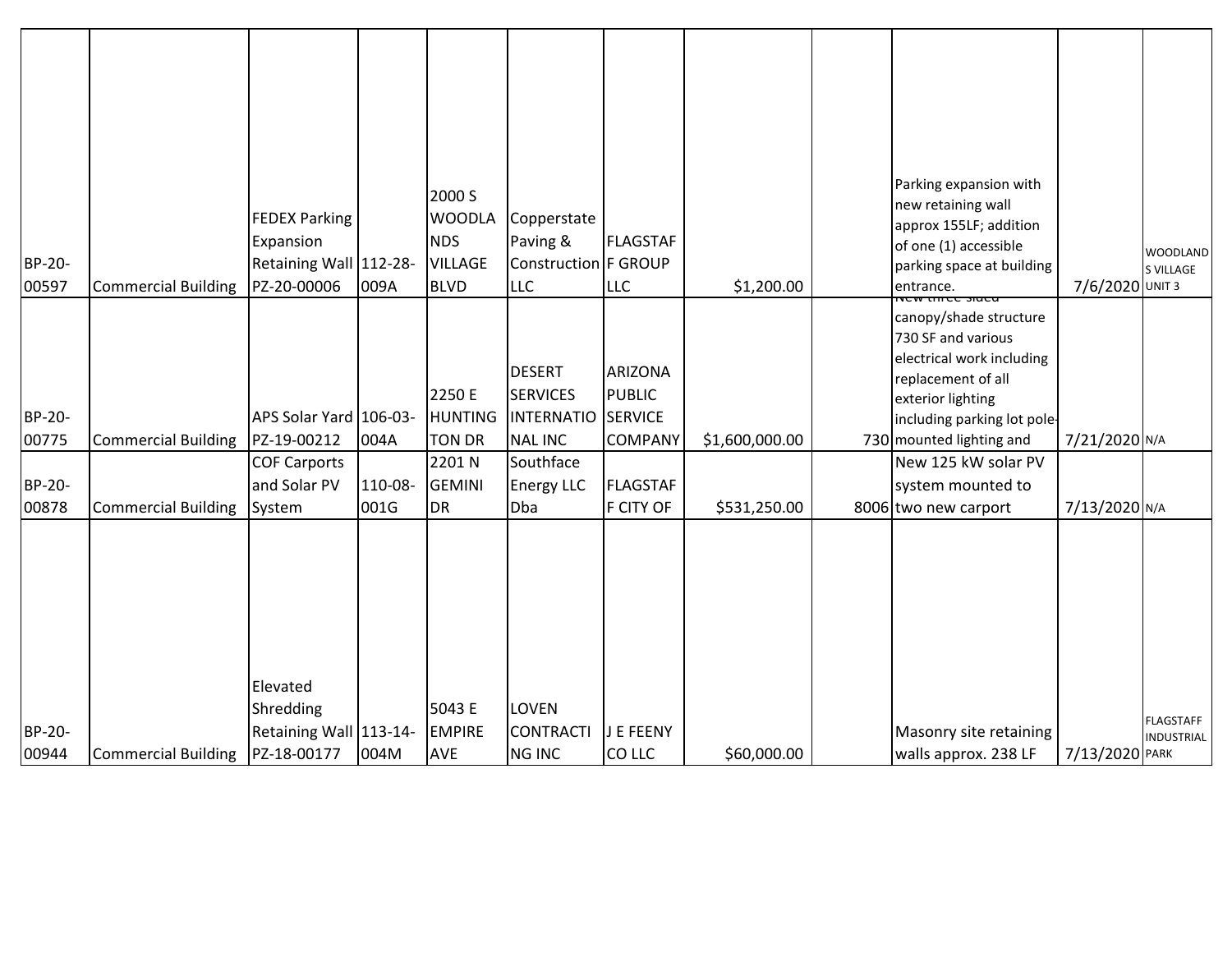| BP-20-<br>00837 | <b>Commercial Building</b><br>Multi-Family Over 3<br><b>Units</b> | Pine Canyon<br>Club Cabin 3<br>Model B | 105-10-<br>495      | 3004 S<br><b>SE CIR</b> | <b>CLUBHOU SYMMETRY</b><br><b>HOMES INC</b> | <b>TLC PC</b><br><b>GOLF LLC</b> | \$100,000.00 | Upper Level: 1018-SF<br>Habitable; 2-BR; 2-BA.<br>Main Level: 2328-SF<br>Habitable; 2-BR; 2-BA;<br>Kitchen; Family Room;<br>946-SF Covered patios<br>(total). Lower Level:<br>1750-SF Habitable; 1-<br>BR; 1-BA; 643-SF<br>5739 Storage/Mechanical. | 7/23/2020 UNIT 1 | <b>CLUB CABIN</b><br><b>CONDOMINI</b><br>UMS AT<br><b>ESTATES AT</b><br><b>PINE</b><br><b>CANYON</b>        |
|-----------------|-------------------------------------------------------------------|----------------------------------------|---------------------|-------------------------|---------------------------------------------|----------------------------------|--------------|-----------------------------------------------------------------------------------------------------------------------------------------------------------------------------------------------------------------------------------------------------|------------------|-------------------------------------------------------------------------------------------------------------|
| BP-20-<br>00838 | Commercial Building<br>Multi-Family Over 3<br><b>Units</b>        | Pine Canyon<br>Club Cabin 4<br>Model B | $105 - 10 -$<br>496 | 3002 S<br><b>SE CIR</b> | <b>CLUBHOU SYMMETRY</b><br><b>HOMES INC</b> | TLC PC<br>GOLF LLC               | \$100,000.00 | Upper Level: 1018-SF<br>Habitable; 2-BR; 2-BA.<br>Main Level: 2328-SF<br>Habitable; 2-BR; 2-BA;<br>Kitchen; Family Room;<br>946-SF Covered patios<br>(total). Lower Level:<br>1750-SF Habitable; 1-<br>BR; 1-BA; 643-SF<br>5739 Storage/Mechanical. | 7/23/2020 UNIT 1 | <b>CLUB CABIN</b><br><b>CONDOMINI</b><br><b>UMS AT</b><br><b>ESTATES AT</b><br><b>PINE</b><br><b>CANYON</b> |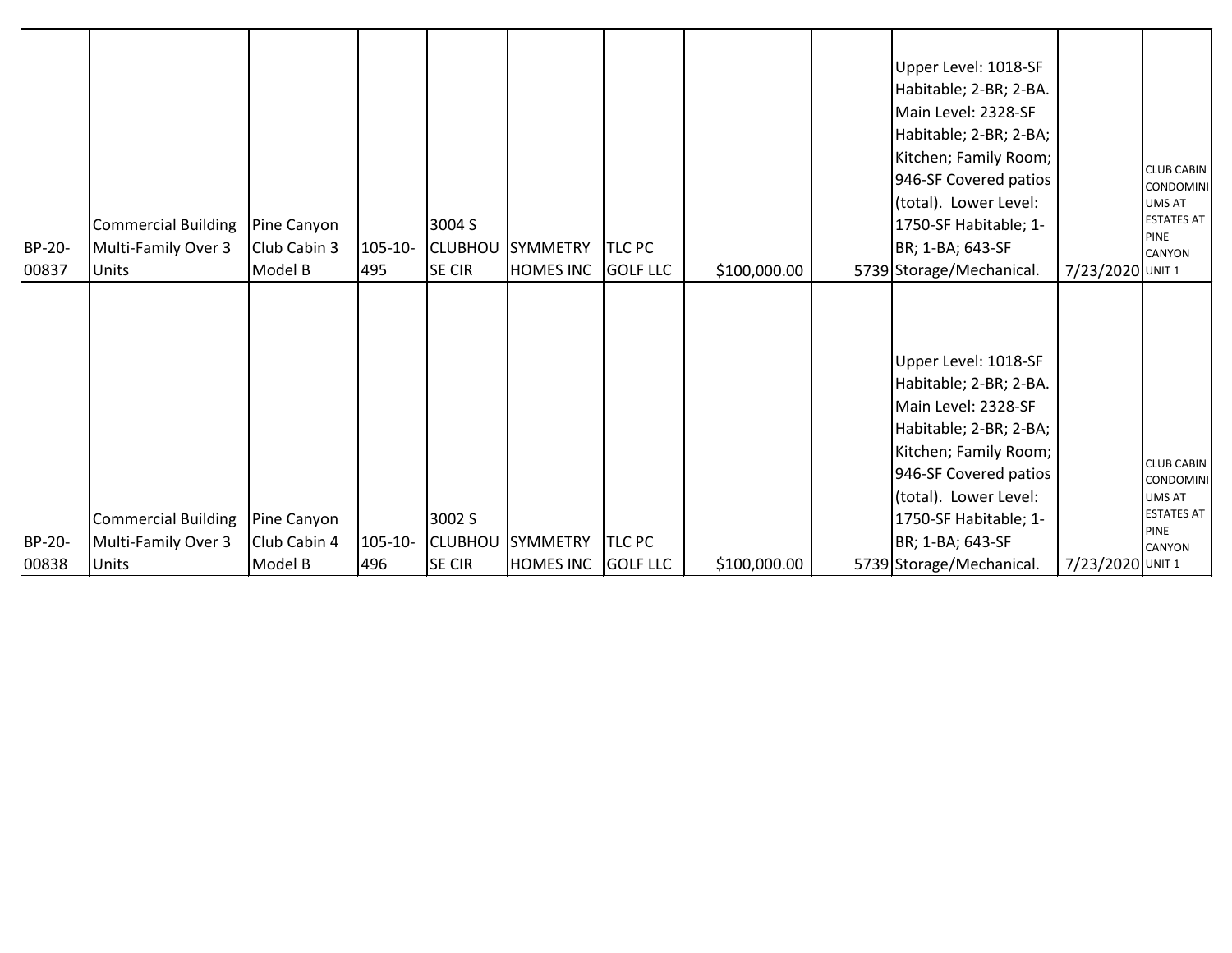| BP-19-<br>01736 | <b>Commercial Building</b><br>Repair/Remodel/TI | Dark Sky<br><b>Brewing TI</b> | 112-24-<br>007 | 1647 S<br>PLAZA<br><b>WAY</b> | ARTITEXTUR PLAZA<br>E<br>REMODELIN DEVELOP<br>G | <b>WAY</b><br>MENT LLC | \$10,000.00 | New Occupancy F2<br>2040SF new ADA<br>Bathroom new<br>Kitchen equipment to<br>support brewing<br>approx. 9 new circuits   7/20/2020 UNIT 1 | WOODLAND<br>S VILLAGE |
|-----------------|-------------------------------------------------|-------------------------------|----------------|-------------------------------|-------------------------------------------------|------------------------|-------------|--------------------------------------------------------------------------------------------------------------------------------------------|-----------------------|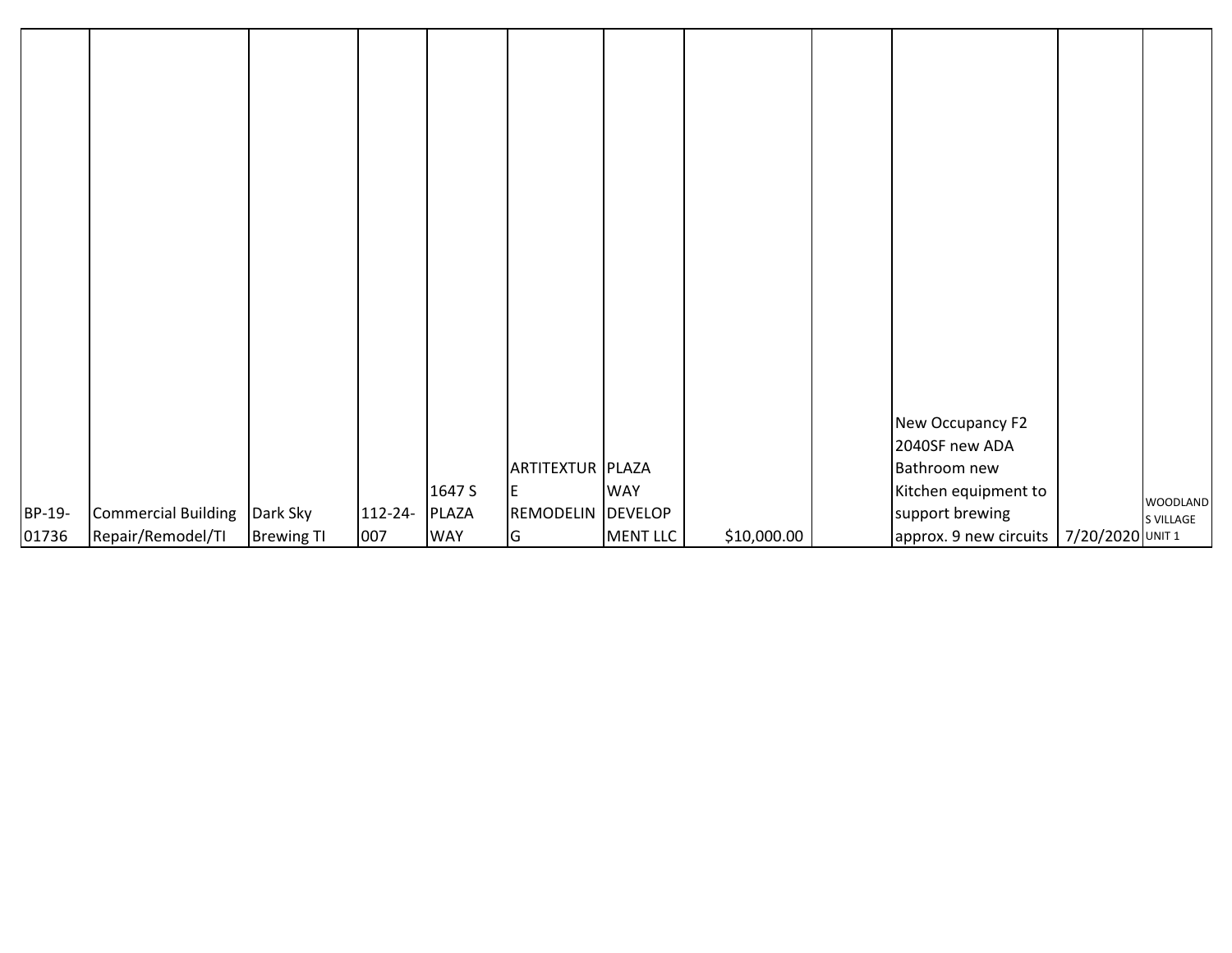| BP-20-<br>00387        | <b>Commercial Building</b><br>Repair/Remodel/TI | <b>MEMS</b><br><b>Building</b><br>Addition and<br>Renovation | 109-07-<br>006    | 3223N<br><b>FOURTH</b><br><b>ST</b>       | <b>MCCARTHY</b><br><b>BUILDING</b><br><b>COMPANIES</b><br><b>INC</b> | <b>FLAGSTAF</b><br><b>FUNIFIED</b><br>SCHOOL<br><b>DISTRICT</b><br>#1 | \$10,000,000.00 | New building addition<br>17639 SF. Interior<br>demolition and<br>renovations of various<br>area of existing school<br>buildings approx. 17900<br>SF. See separate permit<br>BP-20-00387-02 for new<br>exterior canopy over<br>new site stairs.<br><b>DEFERRED SUBMITTALS</b><br><b>REQUIRED IBC 107.3.4.1 -</b><br>THE FOLLOWING ITEMS<br>MUST BE REVIEWED BY<br>ARCHITECT/ENGINEER<br>AND SUBMITTED TO<br><b>BUILDING SAFETY FOR</b><br><b>REVIEW PRIOR TO</b><br><b>INSTALLATION AND</b><br>INSPECTION: -<br><b>ALTERNATIVE STAIR</b><br><b>DESIGNS -PRESTRESSED</b><br><b>PRECAST CONCRETE</b><br><b>ELEMENTS -</b><br>QUICKFRAMES AT ROOF<br>17639 OPENINGS | 7/22/2020 N/A        |                                 |
|------------------------|-------------------------------------------------|--------------------------------------------------------------|-------------------|-------------------------------------------|----------------------------------------------------------------------|-----------------------------------------------------------------------|-----------------|-----------------------------------------------------------------------------------------------------------------------------------------------------------------------------------------------------------------------------------------------------------------------------------------------------------------------------------------------------------------------------------------------------------------------------------------------------------------------------------------------------------------------------------------------------------------------------------------------------------------------------------------------------------------|----------------------|---------------------------------|
| BP-20-<br>00403        | <b>Commercial Building</b><br>Repair/Remodel/TI | Walmart<br>Electric<br>Charging<br>Station                   | $107 - 11$<br>008 | 2601 E<br><b>HUNTING</b><br><b>TON DR</b> | Titan<br>Powerline<br>$Inc$ $(FN)$                                   | WAL-<br>MART<br><b>STORES</b><br><b>INC</b>                           | \$80,000.00     | <b>Walmart EV charging</b><br>station upgrade with<br>battery system                                                                                                                                                                                                                                                                                                                                                                                                                                                                                                                                                                                            | 7/29/2020 STORES INC | <b>MLD FOR</b><br>WALMART       |
| <b>BP-20-</b><br>00755 | <b>Commercial Building</b><br>Repair/Remodel/TI | <b>McDonalds</b><br>Remodel                                  | 113-76-<br>003D   | 4930N<br>89                               | <b>HIGHWAY FLAGSTAFF</b><br><b>BUILDERS</b>                          | MCDONAL<br><b>DS</b><br><b>CORPORA</b><br><b>TION</b>                 | \$74,000.00     | <b>INTERIOR TI 1850 SF</b><br><b>RECONFIGURE MEN</b><br><b>AND WOMEN</b><br><b>RESTROOM SEATING</b><br><b>AREA AND CUSTOMER</b><br><b>SERVICE. MINOR MEP</b>                                                                                                                                                                                                                                                                                                                                                                                                                                                                                                    | 7/1/2020 PLAZA       | <b>EAST</b><br><b>FLAGSTAFF</b> |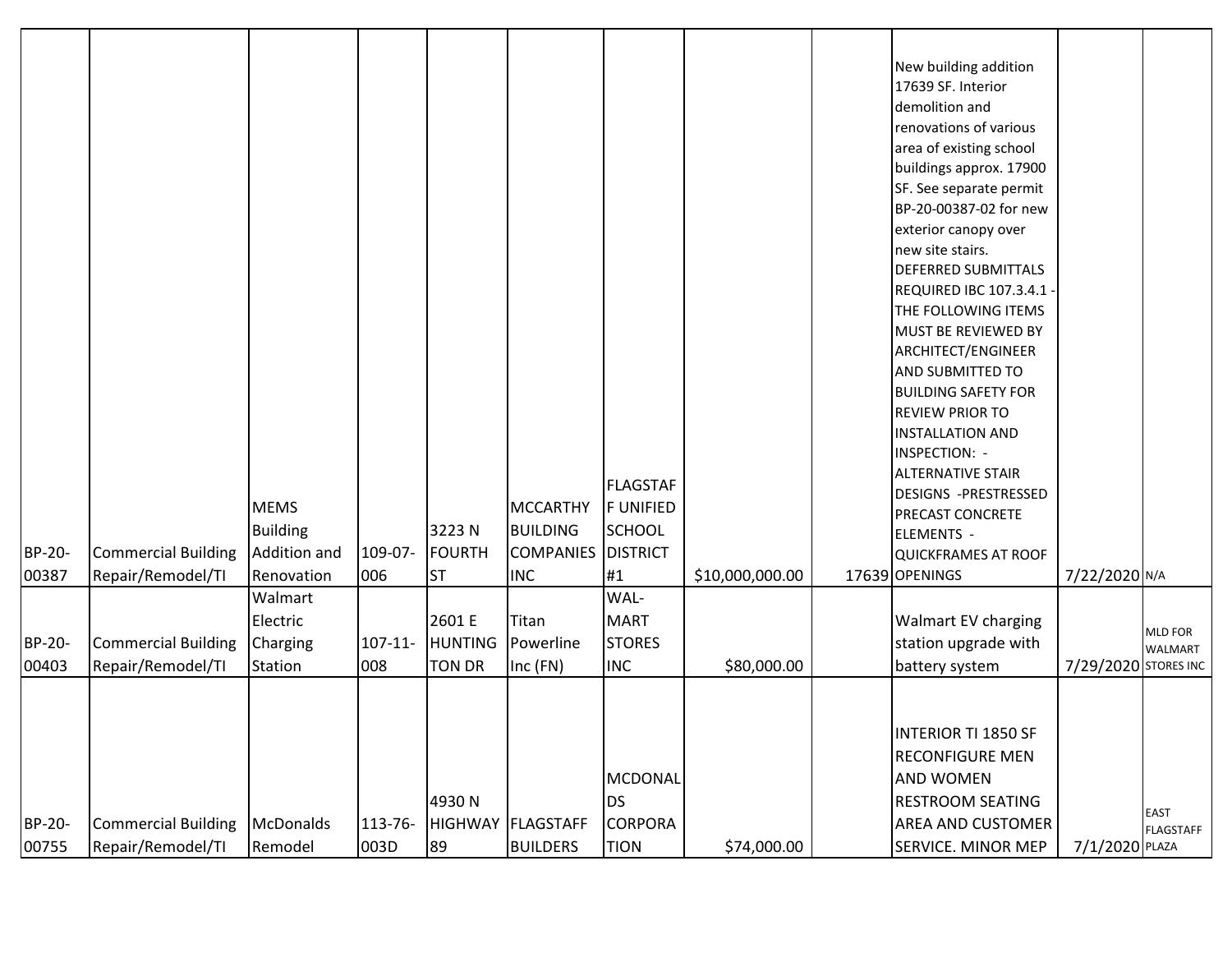|        |                            | Cherry              |         |               |                     |                 |             |                          |                    |                  |
|--------|----------------------------|---------------------|---------|---------------|---------------------|-----------------|-------------|--------------------------|--------------------|------------------|
|        |                            | Flagstaff           |         | 220W          | <b>HOPE</b>         | <b>CHERRY</b>   |             | Window replacement       |                    |                  |
| BP-20- | <b>Commercial Building</b> | Window              | 100-09- | <b>CHERRY</b> | CONSTRUCTI FLAGSTAF |                 |             | in entire apartment      |                    | <b>FLAGSTAFF</b> |
| 00822  | Repair/Remodel/TI          | Replacement         | 004     | <b>AVE</b>    | ONLLC               | <b>FLLC</b>     | \$60,000.00 | complex.                 | 7/24/2020 TOWNSITE |                  |
|        |                            | <b>Grand Canyon</b> |         | 1800 S        | <b>MASONRY</b>      | <b>STREET</b>   |             | detached room at rear    |                    |                  |
| BP-20- | <b>Commercial Building</b> | Brewing PZ-         | 103-22- | <b>MILTON</b> | <b>AND</b>          | <b>ASSOCIAT</b> |             | of suite for brewing     |                    |                  |
| 00826  | Repair/Remodel/TI          | 18-00146            | 004D    | RD STE 11     | GENERAL             | <b>ES LTD</b>   | \$15,000.00 | 110 process boiler - 110 | 7/21/2020 N/A      |                  |
|        |                            |                     |         |               |                     |                 |             |                          |                    |                  |
|        |                            |                     |         |               |                     |                 |             |                          |                    |                  |
|        |                            |                     |         |               |                     |                 |             |                          |                    |                  |
|        |                            |                     |         |               |                     |                 |             |                          |                    |                  |
|        |                            |                     |         |               |                     |                 |             |                          |                    |                  |
|        |                            |                     |         |               |                     |                 |             |                          |                    |                  |
|        |                            |                     |         |               |                     |                 |             |                          |                    |                  |
|        |                            |                     |         |               |                     |                 |             |                          |                    |                  |
|        |                            |                     |         |               |                     |                 |             |                          |                    |                  |
|        |                            |                     |         |               |                     |                 |             |                          |                    |                  |
|        |                            |                     |         |               |                     |                 |             |                          |                    |                  |
|        |                            |                     |         |               |                     |                 |             |                          |                    |                  |
|        |                            |                     |         |               |                     |                 |             |                          |                    |                  |
|        |                            |                     |         |               |                     |                 |             |                          |                    |                  |
|        |                            |                     |         |               |                     |                 |             |                          |                    |                  |
|        |                            |                     |         |               |                     |                 |             |                          |                    |                  |
|        |                            |                     |         |               |                     |                 |             |                          |                    |                  |
|        |                            |                     |         |               |                     |                 |             |                          |                    |                  |
|        |                            |                     |         | 1400 E        | <b>HUNTER</b>       | <b>DON DAN</b>  |             |                          |                    |                  |
| BP-20- | <b>Commercial Building</b> | Central AZ          | 104-07- | <b>BUTLER</b> | <b>BUILDING</b>     | & DAVE          |             | TI INTERIOR KITCHEN      |                    |                  |
| 00909  | Repair/Remodel/TI          | <b>Supply TI</b>    | 002B    | <b>AVE</b>    | <b>GROUP LLC</b>    | SMITH LLC       | \$80,000.00 | SHOWROOM 1700 SF         | 7/6/2020 N/A       |                  |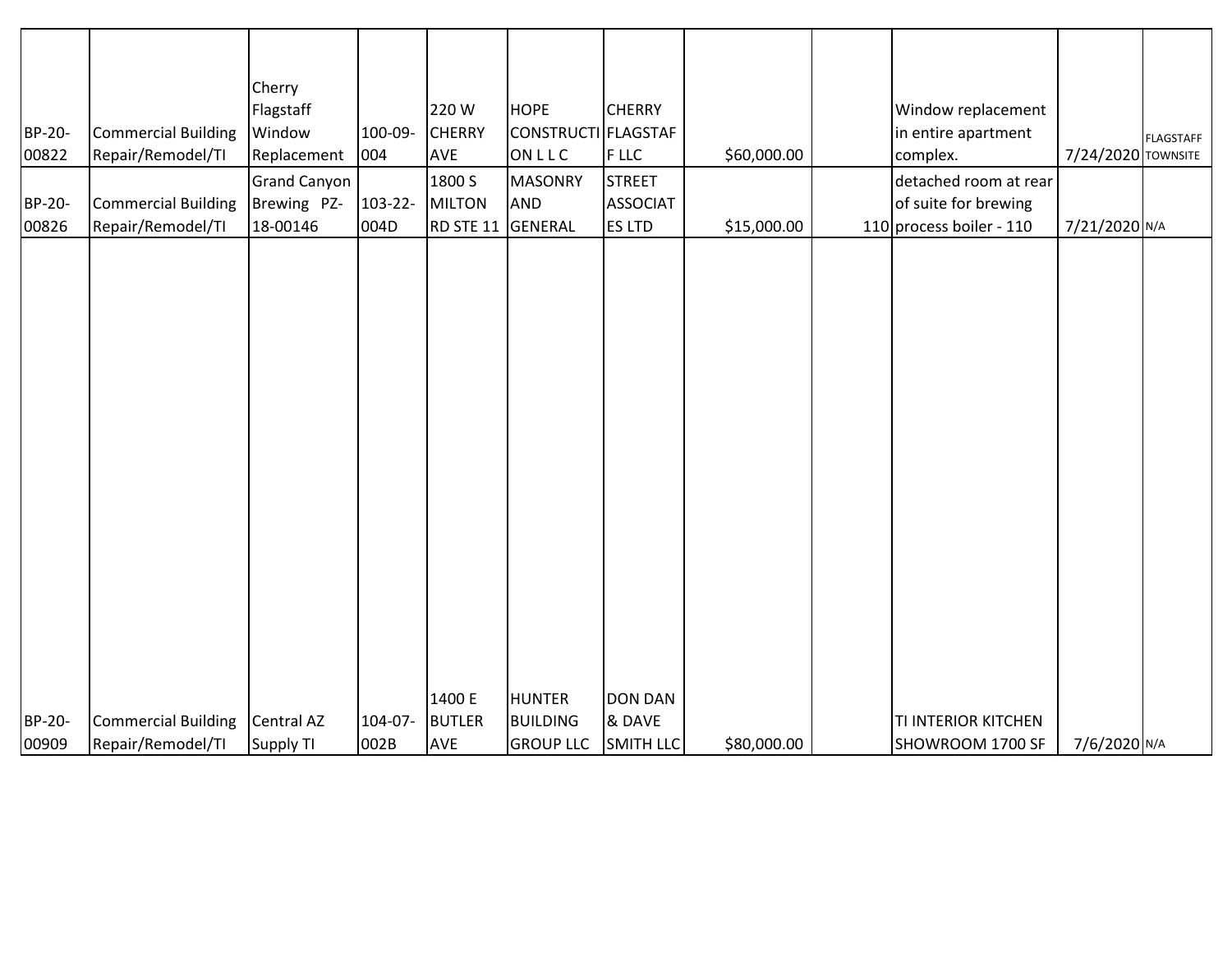|        |                            |                        |         |                 |                            |                   |             | of restaurant approx     |                    |                  |
|--------|----------------------------|------------------------|---------|-----------------|----------------------------|-------------------|-------------|--------------------------|--------------------|------------------|
|        |                            |                        |         |                 |                            |                   |             | 2844 SF incl. electrical |                    |                  |
|        |                            |                        |         |                 |                            |                   |             | upgrades lighting        |                    |                  |
|        |                            |                        |         |                 |                            |                   |             | demolition/              |                    |                  |
|        |                            |                        |         |                 |                            |                   |             | reconfiguration/modifica |                    |                  |
|        |                            |                        |         |                 |                            |                   |             | tion interior partitions |                    |                  |
|        |                            |                        |         |                 |                            |                   |             | and service counter      |                    |                  |
|        |                            |                        |         |                 |                            |                   |             | ceiling work in          |                    |                  |
|        |                            |                        |         |                 |                            |                   |             | remodeled areas          |                    |                  |
|        |                            |                        |         |                 |                            |                   |             | removal and              |                    |                  |
|        |                            |                        |         |                 |                            |                   |             | replacement of interior  |                    |                  |
|        |                            |                        |         |                 |                            |                   |             | finishes and restroom    |                    |                  |
|        |                            |                        |         |                 |                            |                   |             | fixtire and equip.       |                    |                  |
|        |                            |                        |         |                 |                            |                   |             | replacement. Occupant    |                    |                  |
|        |                            |                        |         |                 |                            |                   |             | load to be posted in     |                    |                  |
|        |                            |                        |         |                 |                            |                   |             | assembly area (dining    |                    |                  |
|        |                            |                        |         |                 |                            |                   |             | room) per IBC 1004.9 =   |                    |                  |
|        |                            |                        |         |                 |                            |                   |             | 167 persons. Total       |                    |                  |
|        |                            |                        |         |                 |                            |                   |             | building occupant load = |                    |                  |
|        |                            |                        |         |                 |                            |                   |             | 177 persons REVISION     |                    |                  |
|        |                            |                        |         |                 |                            |                   |             | 01: Remove play          |                    |                  |
|        |                            |                        |         |                 |                            |                   |             | structure and add dining |                    |                  |
|        |                            |                        |         |                 |                            | <b>MCDONAL</b>    |             | seating increasing       |                    |                  |
|        |                            |                        |         | 1401 S          |                            | <b>DS</b>         |             | occupant loads.          |                    |                  |
| BP-20- | <b>Commercial Building</b> | McDonalds              | 103-20- | <b>MILTON</b>   | <b>FLAGSTAFF</b>           | <b>CORPORA</b>    |             | Occupant loads above     |                    | <b>FRISCO</b>    |
| 00973  | Repair/Remodel/TI          | <b>Interior TI</b>     | 014B    | <b>RD</b>       | <b>BUILDERS</b>            | <b>TION</b>       | \$85,320.00 | revised.                 | 7/1/2020 HILLS     |                  |
|        |                            |                        |         |                 |                            |                   |             |                          |                    |                  |
|        |                            |                        |         |                 |                            | <b>ABBOTT</b>     |             |                          |                    |                  |
|        |                            |                        |         |                 |                            | FAMILY            |             |                          |                    |                  |
|        |                            |                        |         |                 |                            | REVOCABL          |             | <b>OFFICE PARTITION</b>  |                    |                  |
|        |                            | <b>Flagstaff Pain</b>  |         | 823 N SAN LOVEN |                            | <b>E TRUST</b>    |             | <b>RECONFIGURATION</b>   |                    | <b>MOUNT</b>     |
| BP-20- | <b>Commercial Building</b> | & Treatment            | 101-04- |                 | <b>FRANCISC</b> CONTRACTI  | <b>DTD 01-10-</b> |             | 400 SF RELOCATE          |                    | <b>ELDEN</b>     |
| 01021  | Repair/Remodel/TI          | IΤΙ                    | 001B    | O ST            | <b>NG INC</b>              | 01                | \$35,000.00 | ELECTRICAL               | 7/21/2020 ADDITION | <b>HEIGHTS</b>   |
|        |                            |                        |         |                 |                            |                   |             |                          |                    |                  |
|        |                            |                        |         | 19 W            | <b>BLUE</b>                |                   |             | improvement main         |                    |                  |
| BP-20- | <b>Commercial Building</b> | Babb Financial 100-20- |         | <b>ASPEN</b>    | <b>BUILDERS L LODEGAAR</b> |                   |             | level only 1486 SF. B    |                    | <b>FLAGSTAFF</b> |
| 01085  | Repair/Remodel/TI          | ΙTΙ                    | 024     | AVE             | $\mathsf{C}$               | D VAN H           | \$40,000.00 | Occupancy -              | 7/14/2020 TOWNSITE |                  |
|        |                            |                        |         |                 |                            |                   |             |                          |                    |                  |
|        |                            |                        |         | 1490 E          |                            |                   |             |                          |                    |                  |
| BP-20- | <b>Commercial Building</b> | Safeway Fuel           | 109-05- | <b>CEDAR</b>    | Jones Covey SAFEWAY        |                   |             | <b>FUEL DISPENSER</b>    |                    |                  |
| 01131  | Repair/Remodel/TI          | System                 | 001F    | AVE             | Group                      | <b>INC</b>        | \$27,000.00 | <b>UPGRADES</b>          | 7/22/2020 N/A      |                  |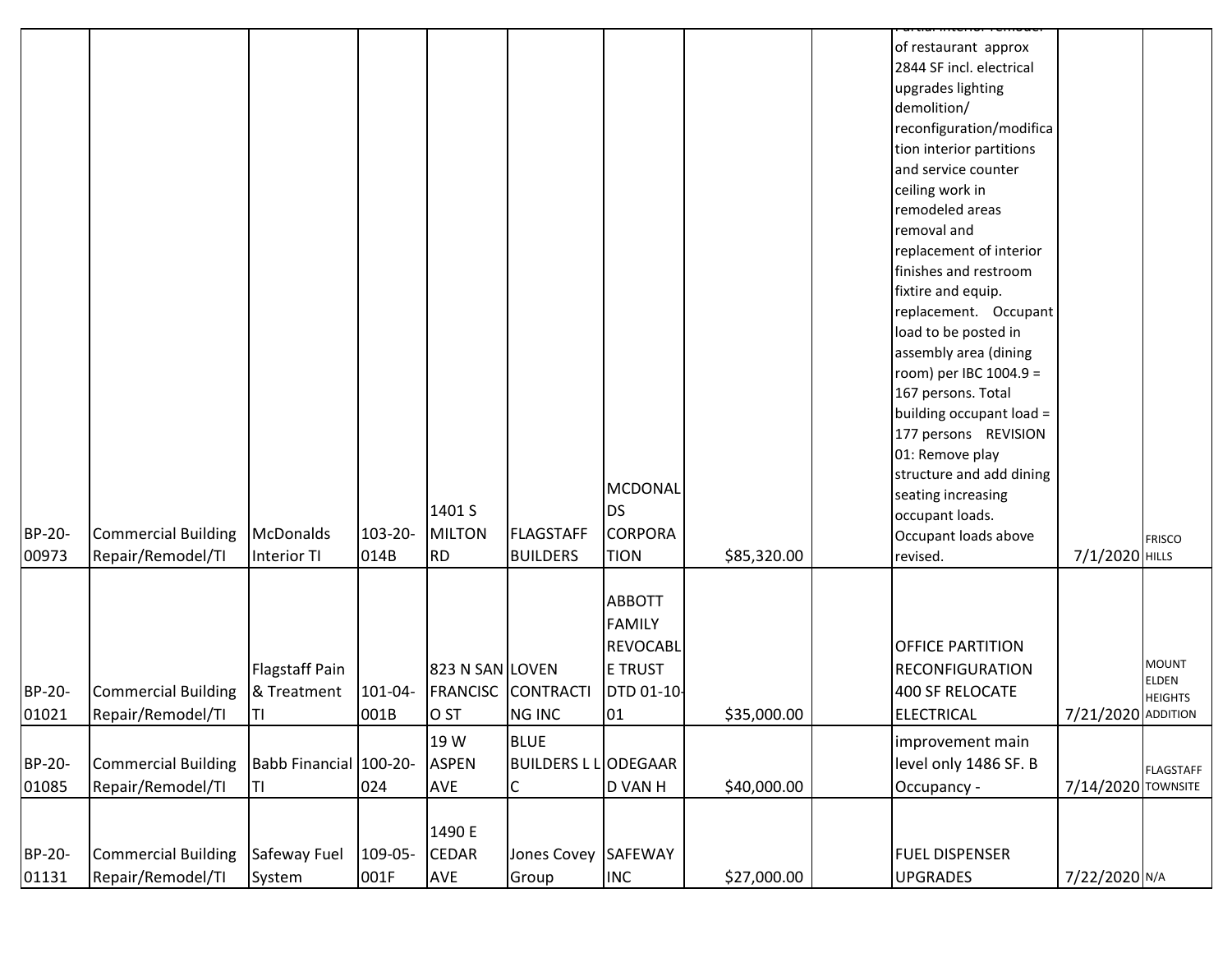|               |                                          |                           |            |                         |                              |                             |              | <del>enant miprovement</del> |                    |                                  |
|---------------|------------------------------------------|---------------------------|------------|-------------------------|------------------------------|-----------------------------|--------------|------------------------------|--------------------|----------------------------------|
|               |                                          |                           |            |                         | <b>NATIONAL</b>              |                             |              | Scope to Include: -          |                    |                                  |
|               |                                          |                           |            | 4910N                   | <b>RETAIL</b>                |                             |              | Install perimeter lighting;  |                    |                                  |
| BP-20-        | <b>Commercial Building</b>               |                           | 113-76-    | <b>HIGHWAY SERVICES</b> |                              | SAFEWAY                     |              | Raise soffit between         |                    | EAST                             |
|               |                                          |                           |            |                         |                              |                             |              | starbucks and service        |                    | <b>FLAGSTAFF</b>                 |
| 01132         | Repair/Remodel/TI                        | Safeway TI<br>Mother Road | 003G       | 89                      | <b>GROUP INC</b>             | <b>INC</b><br><b>TESTAN</b> | \$450,000.00 | deli; - Add new              | 7/20/2020 PLAZA    |                                  |
|               |                                          |                           |            |                         |                              |                             |              | Temporary structure          |                    |                                  |
| BP-20-        | <b>Commercial Building</b>               | <b>Brewing</b>            | 100-39-    | 7 S MIKES               |                              | <b>PROPERTI</b>             |              | (maximum 180 days)           |                    | <b>FLAGSTAFF</b>                 |
| 01335         | Repair/Remodel/TI                        | Temporary                 | 019        | <b>PIKE</b>             |                              | ES LLC                      | \$1,400.00   | 800 SF tent/canopy           | 7/27/2020 TOWNSITE |                                  |
|               |                                          |                           |            |                         |                              |                             |              |                              |                    | <b>FLAGSTAFF</b>                 |
|               |                                          | Miramonte at              |            |                         | <b>MIRAMONT</b>              | <b>DOWNTO</b>               |              | Demo all existing            |                    | (TOWN OF)                        |
| BP-20-        | Commercial                               | <b>Birch Demo</b>         | $101 - 16$ | 304 E                   | E ARIZONA                    | <b>WN RING</b>              |              | structures some              |                    | RAILROAD                         |
| 00448         | Demolition                               | PZ-17-00175               | 011        | <b>BIRCH AVELLLC</b>    |                              | <b>LLC</b>                  | \$400.00     | concrete.                    | 7/29/2020 ADDITION |                                  |
|               |                                          |                           |            | 7500 E                  |                              |                             |              |                              |                    |                                  |
|               |                                          |                           |            | <b>OLD</b>              |                              |                             |              |                              |                    |                                  |
|               | <b>Residential Building</b>              |                           |            | <b>WALNUT</b>           |                              |                             |              | Remodel upstairs             |                    |                                  |
| BP-19-        | Repair/Remodel/Addi Hellman              |                           | 114-02-    | <b>CANYON</b>           | <b>OWNER</b>                 | <b>HELLMAN</b>              |              | master bathroom              |                    |                                  |
| 01209         | tion                                     | Remodel                   | 001G       | <b>RD</b>               | <b>BUILDER</b>               | <b>DANIEL J</b>             | \$5,000.00   | (Approx. 300-SF)             | 7/23/2020 N/A      |                                  |
|               |                                          |                           |            | 930N                    |                              |                             |              |                              |                    |                                  |
| BP-19-        | <b>Residential Building</b>              |                           |            | SINAGUA                 |                              |                             |              |                              |                    |                                  |
| 02533-        | Repair/Remodel/Addi                      |                           | $106 - 11$ | <b>HEIGHTS</b>          | <b>OWNER</b>                 | <b>SMITH</b>                |              | 420 SF. New deck with        |                    | SINAGUA                          |
| 01            | tion                                     | <b>Smith Deck</b>         | 019        | <b>DR</b>               | <b>BUILDER</b>               | <b>STEVEN L</b>             | \$3,000.00   | stairs.                      | 7/15/2020 HEIGHTS  |                                  |
|               |                                          |                           |            |                         |                              |                             |              |                              |                    |                                  |
|               |                                          |                           |            |                         |                              |                             |              | Residential remodel to       |                    |                                  |
|               |                                          |                           |            |                         |                              |                             |              | include                      |                    |                                  |
|               |                                          |                           |            |                         |                              |                             |              | reconfiguration of           |                    |                                  |
|               |                                          |                           |            |                         |                              | <b>METTA</b>                |              |                              |                    |                                  |
|               |                                          |                           |            |                         |                              |                             |              | entire interior space        |                    |                                  |
|               | <b>Residential Building</b>              | Metta                     |            | 1040N                   | AJH                          | <b>TRUST</b>                |              | (1902-SF); with the          |                    | SWITZER                          |
| <b>BP-20-</b> | Repair/Remodel/Addi Remodel/Addi 101-31- |                           |            | <b>MANZANI</b>          | <b>WOODWOR</b>               | DTD 03-11-                  |              | addition of 111-SF           |                    | <b>MESA UNIT</b>                 |
| 00768         | tion                                     | tion                      | 084        | <b>TA WAY</b>           | <b>KS INC</b>                | 13                          | \$250,000.00 | 111 sunroom. 2-BR; 2-BA.     | $7/1/2020$ 3       |                                  |
|               |                                          |                           |            |                         |                              |                             |              |                              |                    |                                  |
|               |                                          |                           |            |                         |                              |                             |              |                              |                    |                                  |
|               |                                          |                           |            |                         |                              |                             |              |                              |                    |                                  |
|               |                                          |                           |            |                         |                              |                             |              |                              |                    |                                  |
|               |                                          |                           |            |                         |                              |                             |              |                              |                    |                                  |
|               | <b>Residential Building</b>              |                           |            | 1220N                   | <b>Big Cat</b>               |                             |              |                              |                    | <b>MALPAIS</b><br><b>ESTATES</b> |
| BP-20-        | Repair/Remodel/Addi Magee Deck           |                           | 102-11-    |                         | ROCKRIDG Construction Cheryl |                             |              | <b>DECK EXPANSION 180</b>    |                    | UNIT <sub>1</sub>                |
| 00815         | tion                                     | Addition                  | 034        | E RD                    | <b>LLC</b>                   | Magee                       | \$10,000.00  | <b>SF</b>                    | 7/14/2020 REPLAT   |                                  |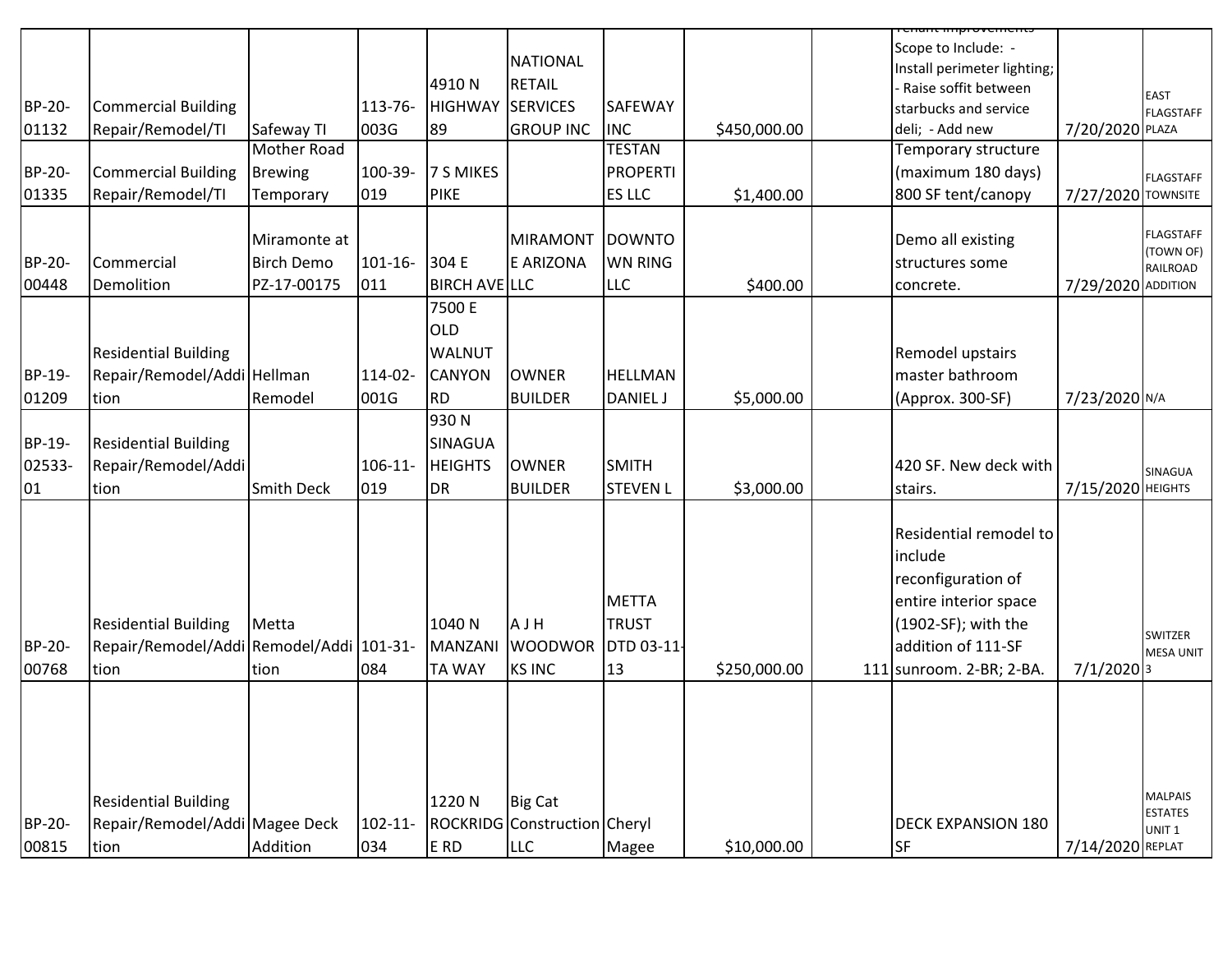|        |                                                           |            |         |                 |                                 | <b>IGNACE</b>    |             | <b>Residential Garage</b>                      |                       |                               |
|--------|-----------------------------------------------------------|------------|---------|-----------------|---------------------------------|------------------|-------------|------------------------------------------------|-----------------------|-------------------------------|
|        | <b>Residential Building</b>                               |            |         | 2001 N          |                                 | <b>BRANDON</b>   |             | and Front Porch                                |                       |                               |
| BP-20- | Repair/Remodel/Addi Ignace Garage 111-23-                 |            |         | <b>CREEKSID</b> | <b>OWNER</b>                    | <b>M&amp;</b>    |             | addition: 795-SF                               |                       | ANASAZI                       |
| 00868  | tion                                                      | Addition   | 041     | E DR            | <b>BUILDER</b>                  | <b>REBEKAH J</b> | \$30,000.00 | garage addition onto                           | 7/22/2020 RIDGE       |                               |
|        |                                                           |            |         |                 |                                 |                  |             |                                                |                       | CONTINENT                     |
|        |                                                           |            |         |                 |                                 |                  |             | Construct a 245-SF                             |                       | AL                            |
|        | <b>Residential Building</b>                               |            |         | 1860N           | <b>KOLESAR</b>                  | <b>WETZEL</b>    |             | patio cover over an                            |                       | <b>COUNTRY</b><br><b>CLUB</b> |
| BP-20- | Repair/Remodel/Addi Wetzel Porch                          |            | 114-09- | <b>EDGEWO</b>   | <b>CONRTRACTI BRIAN P &amp;</b> |                  |             | existing uncovered                             |                       | <b>ESTATES</b>                |
| 00933  | tion                                                      | Cover      | 097     | OD ST           | NG INC.                         | <b>HELEN M</b>   | \$5,000.00  | patio.                                         | 7/6/2020 UNIT 1       |                               |
|        |                                                           |            |         |                 |                                 |                  |             |                                                |                       |                               |
|        |                                                           |            |         |                 |                                 |                  |             |                                                |                       |                               |
|        |                                                           |            |         |                 |                                 |                  |             |                                                |                       |                               |
|        |                                                           |            |         |                 |                                 |                  |             |                                                |                       |                               |
|        |                                                           |            |         | 7500 E          | <b>FOUNDATIO</b>                |                  |             |                                                |                       |                               |
|        |                                                           |            |         | OLD             | <b>NS</b>                       |                  |             |                                                |                       |                               |
|        | <b>Residential Building</b>                               |            |         | <b>WALNUT</b>   | <b>CONCRETE</b>                 |                  |             | <b>FOUNDATION REPAIR</b>                       |                       |                               |
| BP-20- | Repair/Remodel/Addi Hellman                               |            | 114-02- | <b>CANYON</b>   | CONSTRUCTI HELLMAN              |                  |             | <b>WITH STRUCTURAL</b>                         |                       |                               |
| 00941  | tion                                                      | Foundation | 001G    | <b>RD</b>       | ONLLC                           | <b>DANIEL J</b>  | \$15,000.00 | <b>FRAMING</b>                                 | 7/6/2020 N/A          |                               |
|        |                                                           |            |         |                 |                                 |                  |             |                                                |                       |                               |
|        |                                                           |            |         |                 |                                 |                  |             |                                                |                       |                               |
|        |                                                           |            |         |                 |                                 |                  |             | <b>Residential Interior</b>                    |                       |                               |
|        |                                                           |            |         |                 |                                 |                  |             | remodel of existing                            |                       |                               |
|        |                                                           |            |         |                 |                                 |                  |             | upstairs bathroom                              |                       |                               |
|        |                                                           |            |         |                 |                                 |                  |             | into 2-bathrooms with                          |                       |                               |
|        |                                                           |            |         |                 |                                 |                  |             | all new fixtures; new                          |                       |                               |
|        |                                                           |            |         |                 |                                 |                  |             | water heater;                                  |                       |                               |
|        |                                                           |            |         |                 | Central &                       |                  |             | electrical receptacle<br>additions to kitchen; |                       |                               |
|        |                                                           |            |         | 1401 N          | Main                            | <b>BAXTER</b>    |             |                                                |                       | <b>MOUNT</b>                  |
| BP-20- | <b>Residential Building</b><br>Repair/Remodel/Addi Baxter |            | 110-06- | <b>BEAVER</b>   | <b>Construction RICHARD</b>     |                  |             | new appliances and<br>fixtures in kitchen and  |                       | ELDEN                         |
| 00958  | tion                                                      | Remodel    | 075A    | <b>ST</b>       | LLC                             | R & JULIE        | \$15,000.00 | add unit a/c.                                  | 7/13/2020 (FLAGSTAFF) | <b>ADDITION</b>               |
|        |                                                           |            |         |                 |                                 |                  |             |                                                |                       |                               |
|        |                                                           |            |         |                 |                                 | KUCHE            |             |                                                |                       |                               |
|        | <b>Residential Building</b>                               |            |         |                 |                                 | <b>WILLIAM</b>   |             | 128 SF. patio cover                            |                       |                               |
| BP-20- | Repair/Remodel/Addi Kuche Patio                           |            | 107-03- | 2132 N          | <b>OWNER</b>                    | T &              |             | over existing concrete                         |                       |                               |
| 01022  | tion                                                      | Cover      | 011D    | <b>THIRD ST</b> | <b>BUILDER</b>                  | LYNDSEY E        | \$5,000.00  | patio.                                         | 7/29/2020 SUNNYSIDE   |                               |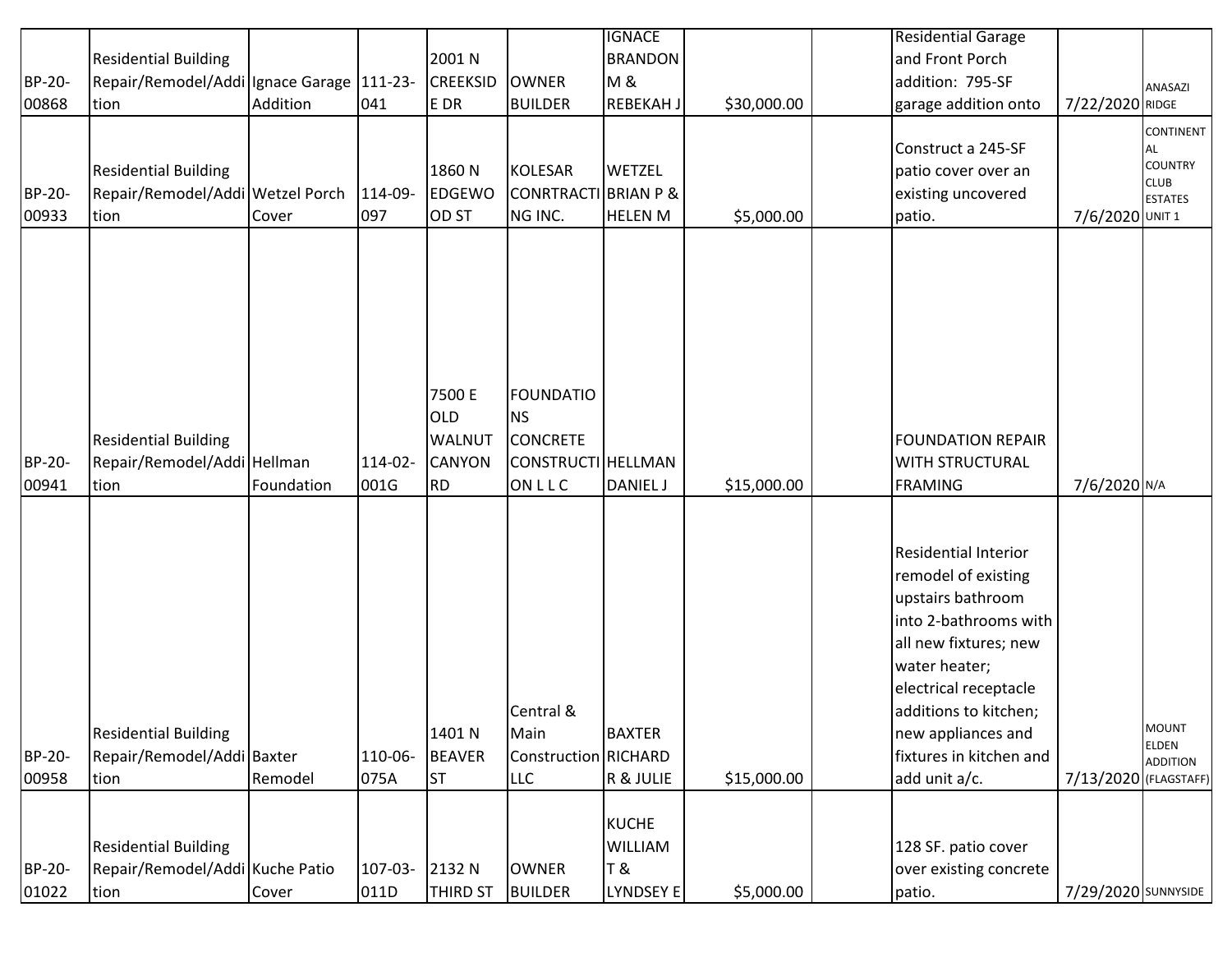| BP-20-<br>01045 | <b>Residential Building</b><br>Repair/Remodel/Addi<br>tion                      | Le Entry    | 112-39-<br>024 | 3396 S<br>CAROL DR G INC             | <b>OUTLOOK</b><br>CONSTRUCTILE<br>ON AND<br>REMODELIN & ABIGAIL                                   | <b>TUTHIEN</b><br>E       | \$3,000.00  | NEW ENTRY PAD DECK<br><b>AND STAIR</b><br><b>APPROXIMATE 31 SF</b>                                                                                                                                                                                                                                                                                                         | 7/10/2020 UNIT 6 | <b>UNIVERSITY</b><br><b>HIGHLANDS</b>      |
|-----------------|---------------------------------------------------------------------------------|-------------|----------------|--------------------------------------|---------------------------------------------------------------------------------------------------|---------------------------|-------------|----------------------------------------------------------------------------------------------------------------------------------------------------------------------------------------------------------------------------------------------------------------------------------------------------------------------------------------------------------------------------|------------------|--------------------------------------------|
| BP-20-<br>01049 | <b>Residential Building</b><br>Repair/Remodel/Addi Barrows Door 112-59-<br>tion | Replacement | 048            | 105 W<br><b>GNEISS</b><br><b>TRL</b> | SOUTHWEST BARROWS<br><b>WINDOWS</b><br>& DOOR LLC SCOTT                                           | <b>ROBERT</b>             | \$5,594.00  | PATIO DOOR<br>REPLACEMENT                                                                                                                                                                                                                                                                                                                                                  | 7/14/2020 4C     | <b>PONDEROS</b><br>A TRAILS<br>UNITS 4A 4B |
| BP-20-<br>01050 | <b>Residential Building</b><br>Repair/Remodel/Addi Scott Patio<br>tion          | Door        | 112-31-<br>018 | 3868 S<br><b>JEWEL DR</b>            | <b>SOUTHWEST FRANK E</b><br><b>WINDOWS</b><br>& DOOR LLC H                                        | <b>SCOTT</b><br>& LOUISE  | \$6,074.00  | PATIO DOOR<br>REPLACEMENT                                                                                                                                                                                                                                                                                                                                                  | 7/14/2020 UNIT 3 | <b>UNIVERSITY</b><br><b>HIGHLANDS</b>      |
| BP-20-<br>01064 | <b>Residential Building</b><br>Repair/Remodel/Addi O'Keeffe<br>tion             | Remodel     | 108-18-<br>099 | 2929 E<br>DR                         | <b>OUTLOOK</b><br>CONSTRUCTI RICHARD<br><b>ON AND</b><br>HEMBERG REMODELIN MARGARE<br><b>GINC</b> | <b>OKEEFFE</b><br>8<br>ΙT | \$15,000.00 | 123-SF upstairs remodel<br>of existing bathroom to<br>include reconfiguration<br>of bathroom and<br>adjacent closet walls<br>replacement and re-<br>orientation of bathroom<br>fixtures. Other remodel<br>work to include<br>replacement of upstairs<br>bedroom windows (no<br>proposed change to<br>header size) installation<br>of new ceiling fans and<br>closet doors. | 7/20/2020 UNIT 9 | SWISS<br><b>MANOR</b>                      |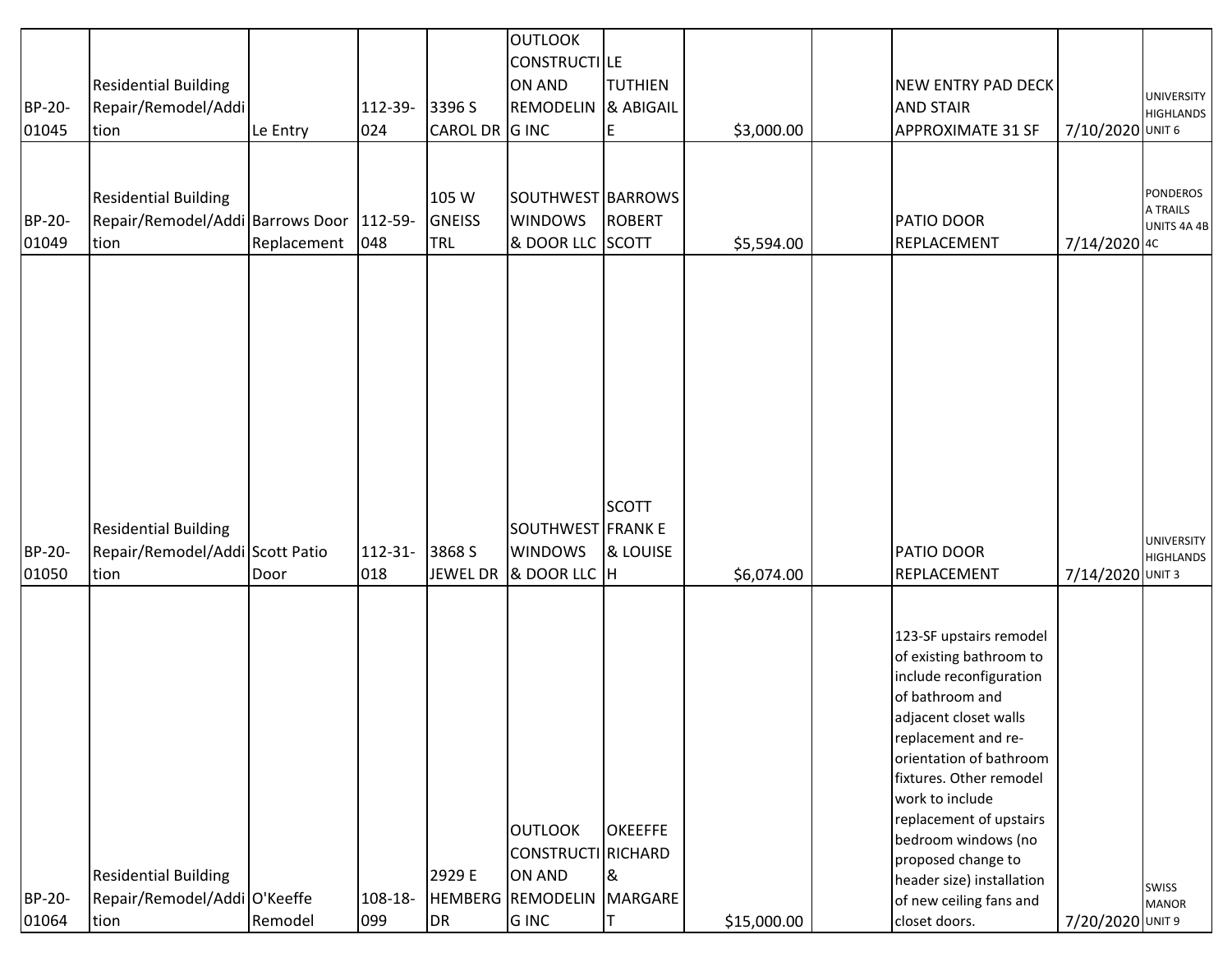| BP-20-<br>01105           | <b>Residential Building</b><br>Repair/Remodel/Addi Barton<br>tion                                                                  | Addition                      | 111-06-<br>005            | 2630N<br><b>NELSON</b><br><b>DR</b>       | T <sub>3</sub><br>CONSTRUCTI PATRICIA<br>ON LLC | <b>BARTON</b><br><b>DANIEL C</b><br>&<br>Α                                                                        | \$40,900.00 | <b>ROOM ADDITION 366</b><br><b>SF CONCRETE PATIO</b><br>366 60 SF                                                                                                                                                     | 7/14/2020 UNIT 8  | <b>CHESHIRE</b><br><b>ESTATES</b>                                                             |
|---------------------------|------------------------------------------------------------------------------------------------------------------------------------|-------------------------------|---------------------------|-------------------------------------------|-------------------------------------------------|-------------------------------------------------------------------------------------------------------------------|-------------|-----------------------------------------------------------------------------------------------------------------------------------------------------------------------------------------------------------------------|-------------------|-----------------------------------------------------------------------------------------------|
| BP-20-<br>01112           | <b>Residential Building</b><br>Repair/Remodel/Addi Stairs and<br>tion                                                              | Furstnow<br><b>Deck Cover</b> | $107 - 23 -$<br>017       | 1751N<br><b>FALCON</b><br><b>RD</b>       | <b>OWNER</b><br><b>BUILDER</b>                  | <b>FURSTNO</b><br>W<br><b>RUSSELL &amp;</b><br><b>ASHLEE</b><br><b>LIVING</b><br><b>TRUST</b><br>DTD 11-14-<br>16 | \$10,000.00 | <b>Remove existing</b><br>interior stairway and<br>second floor guards.<br>Construct new<br>stairway and guards in<br>new location. Install<br>new skylight.<br>Construct new<br>roof/covering over<br>existing deck. | 7/16/2020 RIDGE   | <b>FALCON</b>                                                                                 |
| BP-20-<br>01118<br>BP-20- | <b>Residential Building</b><br>Repair/Remodel/Addi Souther<br>tion<br><b>Residential Building</b><br>Repair/Remodel/Addi Accessory | Window<br>Shaw                | 112-60-<br>100<br>111-10- | 4877 S<br>3608 W<br><b>RED ROCK OWNER</b> | PYRITE RD NORTHCOTE JOHN D                      | <b>SOUTHER</b><br>SHAW<br><b>MATTHE</b><br>WR&<br><b>KIMBERLY</b>                                                 | \$1,000.00  | NEW 3-0 4-0<br><b>WINDOW IN EXISTING</b><br><b>BEDROOM</b><br><b>New</b><br>storage/accessory<br>structure 310 SF; new                                                                                                | 7/1/2020 7B       | <b>PONDEROS</b><br>A TRAILS<br>UNITS 7A &<br>PEAK VIEW<br><b>MEADOWS</b><br>UNIT <sub>1</sub> |
| 01119                     | tion                                                                                                                               | Structure                     | 110                       | <b>LN</b>                                 | <b>BUILDER</b>                                  |                                                                                                                   | \$25,000.00 | fence                                                                                                                                                                                                                 | 7/21/2020 AMENDED |                                                                                               |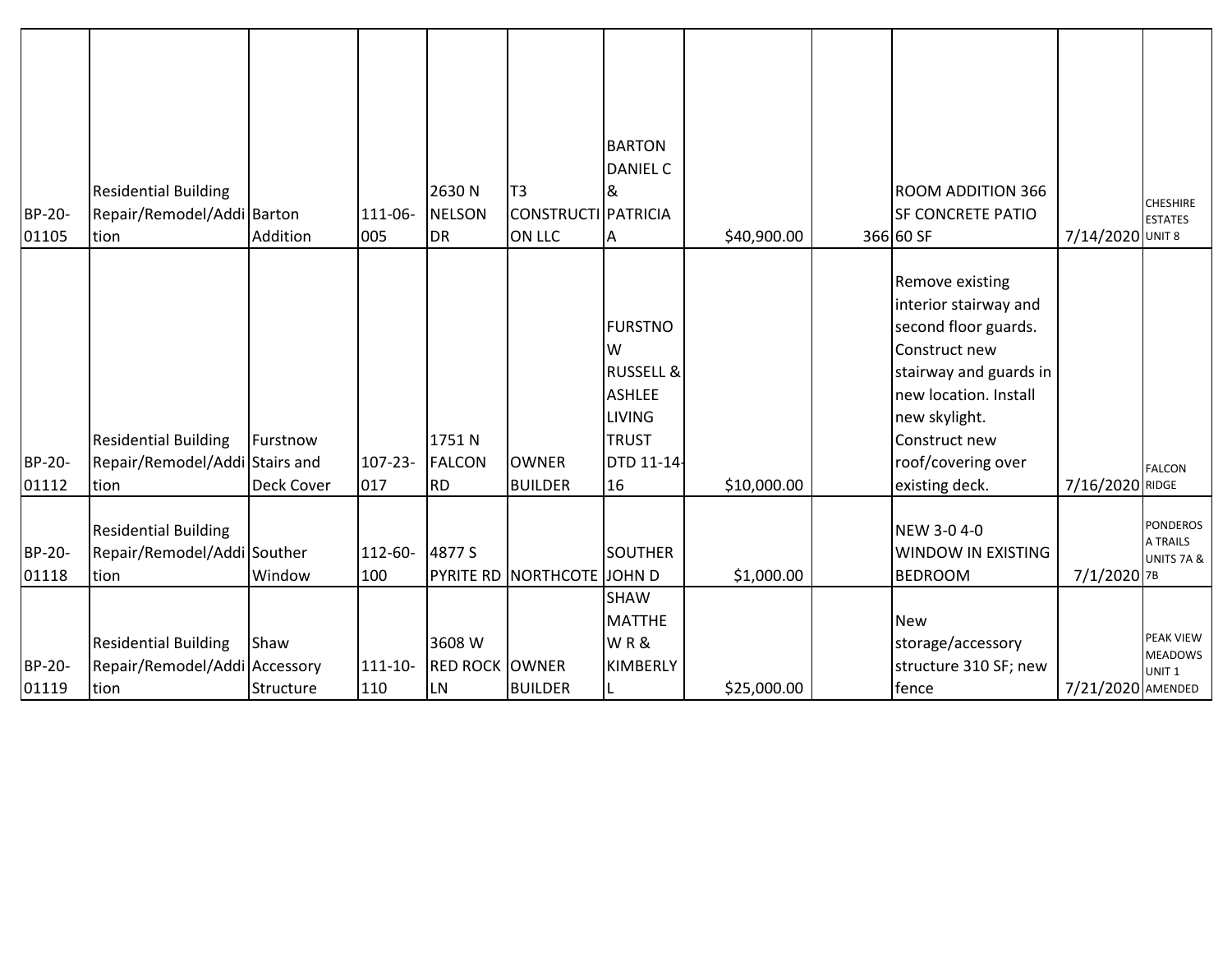| BP-20-<br>01130        | <b>Residential Building</b><br>Repair/Remodel/Addi<br>tion                        | Heer Windows 085                 | 110-06-             | 329W<br><b>OAK AVE</b>        | Tesano<br>Contracting<br>Inc                                         | <b>HEER</b><br>SUSANNE                      | \$2,500.00  | <b>WINDOW</b><br>REPLACEMENT (6)                                                                                                                                                                                                                                            |                  | <b>MOUNT</b><br>ELDEN<br><b>ADDITION</b><br>7/7/2020 (FLAGSTAFF) |
|------------------------|-----------------------------------------------------------------------------------|----------------------------------|---------------------|-------------------------------|----------------------------------------------------------------------|---------------------------------------------|-------------|-----------------------------------------------------------------------------------------------------------------------------------------------------------------------------------------------------------------------------------------------------------------------------|------------------|------------------------------------------------------------------|
| BP-20-<br>01138        | <b>Residential Building</b><br>Repair/Remodel/Addi Electrical/HVA 105-01-<br>tion | Bender<br>Garage<br>Conversion + | 016                 | 216 E<br><b>ZUNI DR</b>       | <b>OWNER</b><br><b>BUILDER</b>                                       | <b>DOWERS</b><br><b>ROBIN</b><br><b>ROY</b> | \$30,000.00 | Convert existing<br>garage to<br>habitable/livable<br>space 278 SF - adds<br>fourth bedroom third<br>bathroom<br>laundry/utility rm.<br>Reconfigure existing<br>bathroom at existing<br>bedroom to create<br>new closet. New<br>electrical and HVAC<br>throughout dwelling. | 7/15/2020 2      | BOW &<br><b>ARROW</b><br><b>ACRES UNIT</b>                       |
| BP-20-<br>01168        | <b>Residential Building</b><br>Repair/Remodel/Addi Foundation<br>tion             | <b>ECEW Trust</b><br>Repair      | 112-30-<br>022      | 1475W<br><b>MELISSA</b><br>DR | <b>ARIZONA</b><br><b>FOUNDATIO</b> TRUST I<br>N.<br><b>SOLUTIONS</b> | <b>ECEW</b><br>DTD 09-01-<br>01             | \$32,235.00 | Install push piers<br>under existing<br>foundation to<br>stabilize settlement<br>issue.                                                                                                                                                                                     | 7/17/2020 UNIT 3 | <b>UNIVERSITY</b><br><b>HIGHLANDS</b>                            |
| <b>BP-20-</b><br>01171 | <b>Residential Building</b><br>Repair/Remodel/Addi Flanery<br>tion                | Windows                          | $112 - 43 -$<br>036 | 1898 W<br>Y AVE               | SOUTHWEST FLANERY<br>UNIVERSIT WINDOWS<br>& DOOR LLC CONNIE          | <b>PATRICK &amp;</b>                        | \$32,393.00 | <b>WINDOW</b><br>REPLACEMENT (11)                                                                                                                                                                                                                                           | 7/15/2020 UNIT 4 | <b>WOODLAND</b><br>S VILLAGE                                     |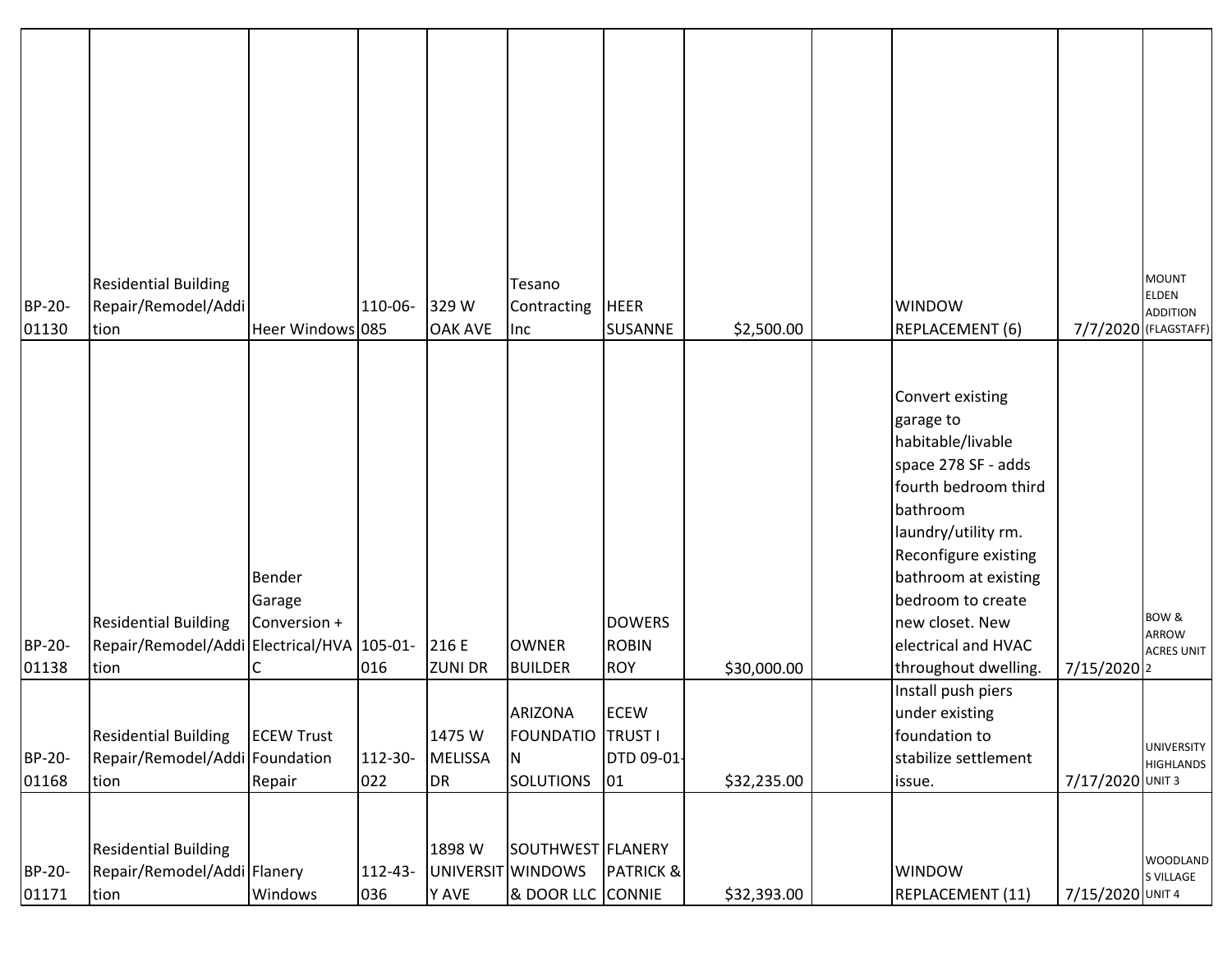|               | <b>Residential Building</b>                |                    |                | 3123N           |                                |                     |             | Enclose 97-SF are of   |                       |                              |
|---------------|--------------------------------------------|--------------------|----------------|-----------------|--------------------------------|---------------------|-------------|------------------------|-----------------------|------------------------------|
| BP-20-        | Repair/Remodel/Addi Shoaff Kitchen 109-05- |                    |                |                 | <b>GRANDVIE</b> Smith Build    | <b>SHOAFF</b>       |             | garage into new        |                       | GRANDVIE                     |
| 01175         | tion<br><b>Residential Building</b>        | & Laundry          | 006            | W DR<br>3470 S  | <b>LLC</b><br><b>SOUTHWEST</b> | <b>PAIGE C</b>      | \$45,000.00 | laundry room.          | 7/24/2020 W HOMES     |                              |
| <b>BP-20-</b> | Repair/Remodel/Addi Schutten               |                    | $112 - 17$     | <b>WALKUP</b>   | <b>WINDOWS</b>                 | <b>SCHUTTE</b>      |             | <b>WINDOW</b>          |                       |                              |
| 01202         | tion                                       | Windows            | 007            | DR              | & DOOR LLC N JULIE             |                     | \$18,084.00 | REPLACEMENT (8)        | 7/20/2020 НЕІGНТS     | <b>UNIVERSITY</b>            |
|               |                                            |                    |                |                 |                                |                     |             |                        |                       |                              |
|               |                                            |                    |                |                 |                                |                     |             |                        |                       |                              |
|               | <b>Residential Building</b>                |                    |                | 966N            | <b>SOUTHWEST</b>               |                     |             |                        |                       |                              |
| <b>BP-20-</b> | Repair/Remodel/Addi McDaniel               |                    | 114-18-        |                 | LONE OAK WINDOWS               | MCDANIE             |             | <b>WINDOW</b>          |                       | AMBERWO                      |
| 01213         | tion                                       | Windows            | 058            | <b>WAY</b>      | & DOOR LLC                     | L JAMES D           | \$22,812.00 | REPLACEMENT (8)        | 7/15/2020 OD UNIT 2   |                              |
|               |                                            |                    |                |                 |                                | <b>CARRIZOZ</b>     |             |                        |                       |                              |
|               |                                            |                    |                | 2625N           | <b>TIMBER</b>                  | A VALDO             |             |                        |                       |                              |
|               | <b>Residential Building</b>                |                    |                | VALLEY          | <b>PEAKS</b>                   | &                   |             | Emergency beam         |                       |                              |
| <b>BP-20-</b> | Repair/Remodel/Addi Carrizoza              |                    | 117-37-        | <b>VIEW RD</b>  | CONSTRUCTI DELORES             |                     |             | repair of existing     |                       | TANGLEWO                     |
| 01248         | tion                                       | <b>Beam Repair</b> | 095            | <b>UNIT 345</b> | <b>ON LLC</b>                  | M                   | \$6,500.00  | wood beams.            | 7/14/2020 OD VILLAS 1 |                              |
|               | <b>Residential Building</b>                |                    |                | VALLEY          | <b>PEAKS</b>                   | <b>KAY</b>          |             | Emergency beam         |                       |                              |
| BP-20-        | Repair/Remodel/Addi Kay Beam               |                    | 117-37-        | <b>VIEW RD</b>  | CONSTRUCTI ROBERT E            |                     |             | repair of existing     |                       | TANGLEWO                     |
| 01249         | tion                                       | Repair             | 096            | <b>UNIT 346</b> | <b>ON LLC</b>                  | <b>&amp; STACIL</b> | \$6,500.00  | wood beams.            | 7/14/2020 OD VILLAS 1 |                              |
|               | <b>Residential Building</b>                |                    |                | SADDLEBA        | SOUTHWEST                      | <b>TRUST I</b>      |             |                        |                       | SADDLEBAC                    |
| BP-20-        | Repair/Remodel/Addi Fulton                 |                    | 117-33-        | <b>CK WAY</b>   | <b>WINDOWS</b>                 | DTD 06-01-          |             | <b>WINDOW</b>          |                       | K LODGE<br><b>TOWNHOM</b>    |
| 01327         | tion                                       | Windows            | 039            | <b>UNIT 39</b>  | & DOOR LLC 97                  |                     | \$15,989.00 | REPLACEMENT (3)        | 7/17/2020 ES          |                              |
|               |                                            |                    |                |                 |                                | <b>HUZINSKI</b>     |             |                        |                       |                              |
|               |                                            |                    |                |                 |                                | <b>CALEB E</b>      |             |                        |                       |                              |
|               | <b>Residential Building</b>                |                    |                |                 | SOUTHWEST <sup>8</sup>         |                     |             | Replace 5 aluminum     |                       | GREENLAW                     |
| BP-20-        | Repair/Remodel/Addi Huzinski               |                    | 108-33-        | 3208N           | <b>WINDOWS</b>                 | <b>STEPHANI</b>     |             | clad windows with      |                       | <b>TOWNHOUS</b><br>ES UNIT 3 |
| 01338         | tion                                       | Window             | 038            | <b>KYLE LP</b>  | & DOOR LLC E A                 |                     | \$11,072.00 | fibrex frames.         | 7/28/2020 AMENDED     |                              |
|               |                                            |                    |                |                 |                                |                     |             |                        |                       |                              |
|               | <b>Residential Building</b>                |                    |                |                 |                                | <b>GOITIA</b>       |             |                        |                       | SUNNYSIDE                    |
| <b>BP-20-</b> | Repair/Remodel/Addi                        |                    | 109-09- 2416 N |                 | <b>OWNER</b>                   | LORRAINE            |             | Replacing all interior |                       | <b>NORTH</b>                 |
| 01373         | tion                                       | Goitia Drywall 017 |                | <b>MAIN ST</b>  | <b>BUILDER</b>                 | <b>JUDITH</b>       | \$1,000.00  | drywall.               | 7/28/2020 ANNEX 1     |                              |
|               |                                            |                    |                |                 |                                |                     |             |                        |                       |                              |
|               |                                            |                    |                |                 |                                | <b>LEVERING</b>     |             |                        |                       |                              |
|               |                                            |                    |                |                 |                                | <b>TON 2015</b>     |             |                        |                       |                              |
|               |                                            |                    |                |                 | <b>PROMETHE</b>                | FAMILY              |             | 5.67 kWAC/6840Kw       |                       |                              |
|               |                                            |                    |                | 3585N           | <b>US</b>                      | <b>TRUST</b>        |             | DC (18) panel Roof-    |                       | LINDA VISTA                  |
| BP-20-        | Residential                                | Leverinton         | 108-01-        | <b>WAYMAN</b>   | RENEWABLE DTD 06-22-           |                     |             | mounted solar PV       |                       | <b>PARK</b>                  |
| 00994         | Photovoltaic                               | Solar              | 015            | <b>ST</b>       | S INC                          | 15                  | \$20,313.00 | System.                | 7/14/2020 ESTATES     |                              |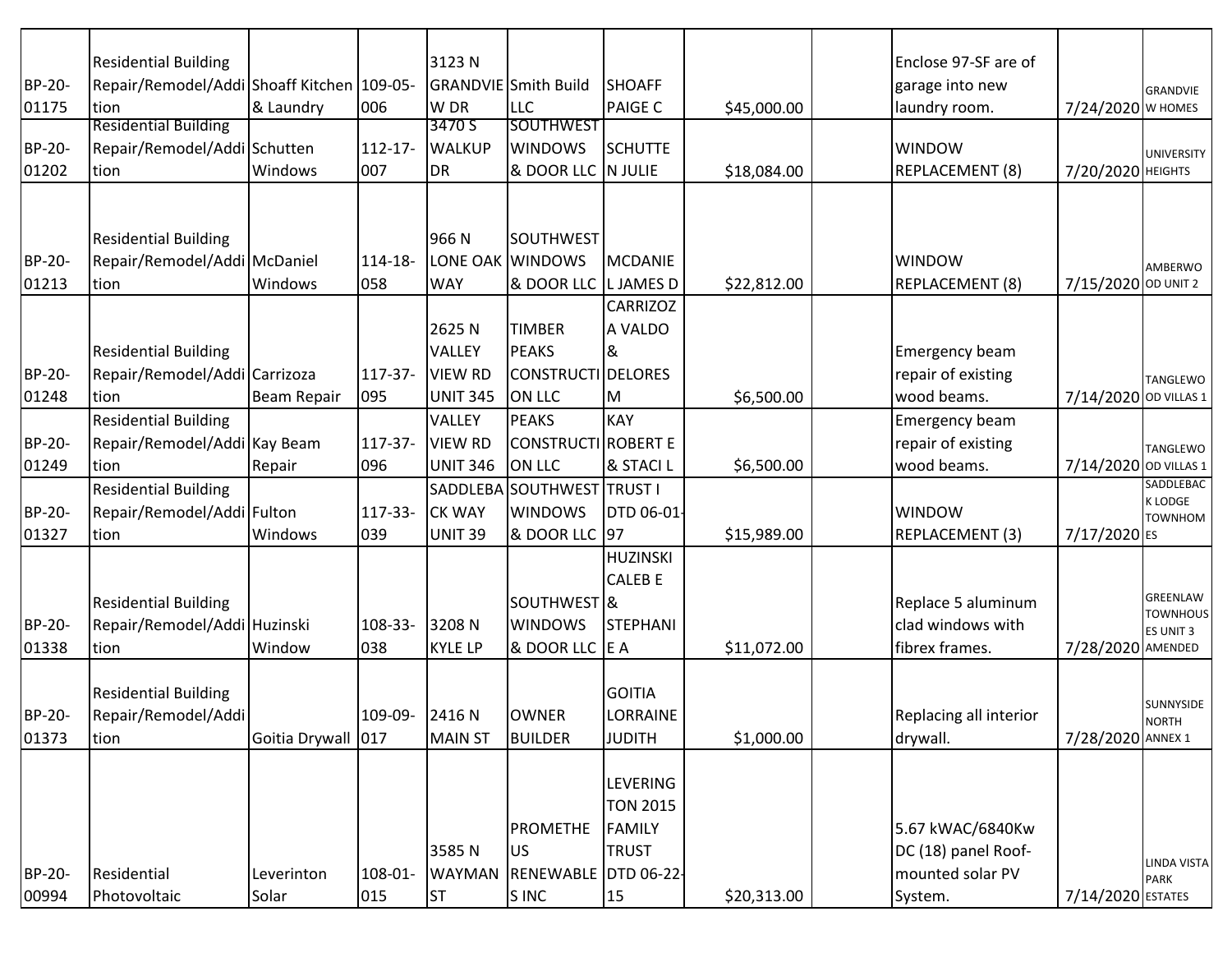|               |                           |                     |         |                 |                  |                 |              | Install 3.84kW roof-                             |                       |                 |
|---------------|---------------------------|---------------------|---------|-----------------|------------------|-----------------|--------------|--------------------------------------------------|-----------------------|-----------------|
|               |                           |                     |         |                 |                  |                 |              | mounted PV solar                                 |                       |                 |
|               |                           |                     |         |                 |                  |                 |              | system comprised of                              |                       |                 |
|               |                           |                     |         | 6048 E          |                  | <b>FINGER</b>   |              | (12) SilFab 320WW                                |                       |                 |
|               |                           |                     |         | <b>MOUNTAI</b>  |                  | <b>STEVEN C</b> |              | modules & (12)                                   |                       |                 |
| BP-20-        | Residential               |                     | 117-28- | N OAKS          | Rooftop          | & VICKEY        |              | Enphase IQ7+                                     |                       | <b>MOUNTAIN</b> |
| 01339         | Photovoltaic              | <b>Finger Solar</b> | 014     | <b>DR</b>       | Solar LLC        | S               | \$14,631.00  | microinverters.                                  | 7/22/2020 OAKS        |                 |
|               |                           |                     |         |                 |                  |                 |              | New SFD: Model Plan                              |                       |                 |
|               |                           |                     |         |                 |                  |                 |              | 2215 2-story 3 BR 3.5                            |                       |                 |
|               |                           |                     |         |                 |                  |                 |              | <b>BA 2215 SF</b>                                |                       |                 |
|               |                           |                     |         |                 |                  |                 |              | livable/conditioned                              |                       |                 |
|               |                           |                     |         |                 |                  |                 |              | area 2-car garage 479                            |                       |                 |
|               |                           |                     |         |                 |                  |                 |              | SF covered                                       |                       |                 |
|               |                           |                     |         |                 |                  |                 |              | porch/patios 218 SF                              |                       |                 |
|               |                           |                     |         |                 |                  |                 |              | **NO OPTIONS.                                    |                       |                 |
|               |                           | Miramonte           |         |                 |                  | <b>MIRAMO</b>   |              | <b>OPTIONS WHICH ADD</b>                         |                       |                 |
|               |                           | Presidio Same       |         | 2540 W          | <b>MIRAMONT</b>  | NTE             |              | ADDITIONAL AREA                                  |                       |                 |
| BP-19-        | <b>Residential Single</b> | As Lot 10           | 112-62- | <b>JOSSELYN</b> | E ARIZONA        | <b>PRESIDIO</b> |              | <b>REQUIRE A PERMIT</b>                          |                       | PRESIDIO IN     |
| 02719         | <b>Family Attached</b>    | Model 2215          | 525     | <b>DR</b>       | <b>LLC</b>       | <b>LLC</b>      | \$166,125.00 | 2215 REVISION**                                  | 7/2/2020 THE PINES V  |                 |
|               |                           | Same-As LOT         |         |                 |                  | <b>COCONIN</b>  |              | 2-story Detached SFD-                            |                       |                 |
|               |                           | 20 Coronado         |         |                 |                  | O RIDGE         |              | 3385 SF (incl. mechanical                        |                       |                 |
|               |                           | Model               |         | 2540 S          |                  | <b>AT PINE</b>  |              | room that is                                     |                       | COCONINO        |
| BP-19-        | <b>Residential Single</b> | Coconino            | 105-22- | <b>PINYON</b>   | <b>SYMMETRY</b>  | <b>CANYON</b>   |              | conditioned) SF                                  |                       | RIDGE AT        |
| 02883         | <b>Family Attached</b>    |                     | 081     | <b>JAY DR</b>   | <b>HOMES INC</b> | <b>LLC</b>      |              | livable/conditioned - (3)                        |                       | <b>PINE</b>     |
|               |                           | Ridge at Pine       |         |                 |                  |                 | \$650,000.00 | 3385 bed (4.5) bath (3) car 963 7/14/2020 CANYON |                       |                 |
|               |                           |                     |         |                 |                  |                 |              | SFD-Attached 2-story 3                           |                       |                 |
|               |                           |                     |         |                 |                  | <b>MIRAMO</b>   |              | bedroom 2.5 bath.                                |                       |                 |
|               |                           |                     |         | 2538 W          |                  |                 |              | Livable 2215 SF2 car                             |                       |                 |
|               |                           | Miramonte           |         |                 | <b>MIRAMONT</b>  | <b>NTE</b>      |              | Garage 479 SF Covered                            |                       |                 |
| <b>BP-20-</b> | <b>Residential Single</b> | Presidio Lot 9      | 112-62- | <b>JOSSELYN</b> | <b>E ARIZONA</b> | <b>PRESIDIO</b> |              | porch/patio 165 SF                               |                       | PRESIDIO IN     |
| 00953         | <b>Family Attached</b>    | Model 2215          | 524     | DR              | <b>LLC</b>       | <b>LLC</b>      | \$166,125.00 | 2215 Covered patio 53 SF.<br>New attached SFD:   | 7/2/2020 THE PINES V  |                 |
|               |                           |                     |         |                 |                  |                 |              | Model Plan 1715 - 2-                             |                       |                 |
|               |                           |                     |         |                 |                  | <b>MIRAMO</b>   |              | story 1715 SF                                    |                       |                 |
|               |                           | Miramonte           |         | 2532W           | <b>MIRAMONT</b>  | NTE             |              | livable/conditioned 3 BR                         |                       |                 |
| BP-20-        | <b>Residential Single</b> | Presidio Lot 7      | 112-62- | <b>JOSSELYN</b> | E ARIZONA        | <b>PRESIDIO</b> |              | 2.5 BA 2-car garage 447                          |                       | PRESIDIO IN     |
| 01091         | <b>Family Attached</b>    | <b>Model 1715</b>   | 522     | <b>DR</b>       | <b>LLC</b>       | <b>LLC</b>      | \$128,625.00 | 1715 covered porch/patios                        | 7/21/2020 THE PINES V |                 |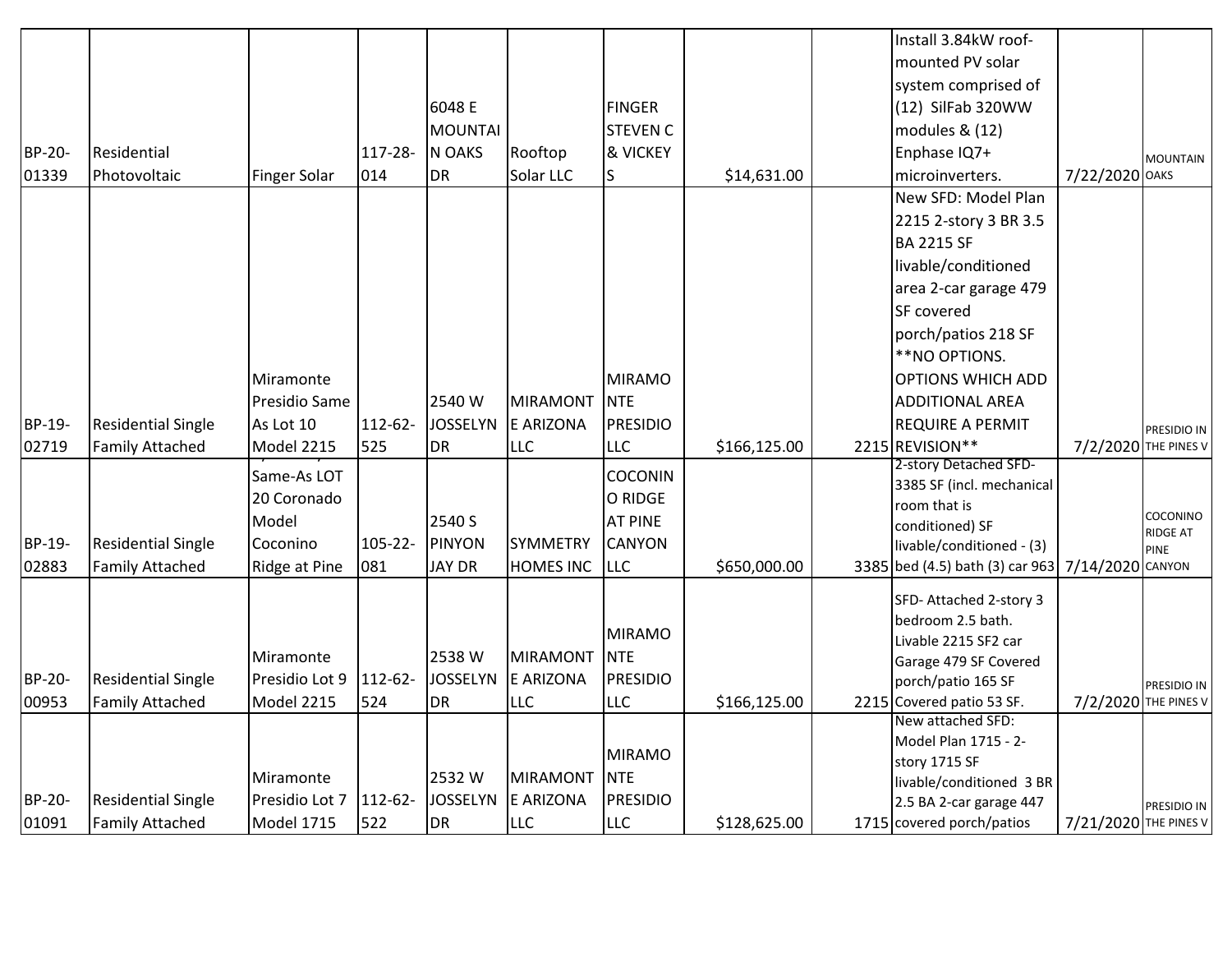| <b>BP-20-</b><br>01140 | <b>Residential Single</b><br><b>Family Attached</b> | Miramonte<br>Presidio Lot 8<br>Model 2215                 | 112-62-<br>523 | 2534W<br><b>JOSSELYN</b><br><b>DR</b>                   | <b>MIRAMONT</b><br><b>E ARIZONA</b><br><b>LLC</b> | <b>MIRAMO</b><br><b>NTE</b><br><b>PRESIDIO</b><br><b>LLC</b>    | \$166,125.00 | SFD-Attached 2-story 3<br>bedroom 2.5 bath.<br>Livable 2215 SF2 car<br>Garage 479 SF Covered<br>porch/patio 165 SF<br>2215 Covered patio 53 SF.                                                                                 | 7/21/2020 THE PINES V | PRESIDIO IN     |
|------------------------|-----------------------------------------------------|-----------------------------------------------------------|----------------|---------------------------------------------------------|---------------------------------------------------|-----------------------------------------------------------------|--------------|---------------------------------------------------------------------------------------------------------------------------------------------------------------------------------------------------------------------------------|-----------------------|-----------------|
| BP-20-<br>01152        | <b>Residential Single</b><br><b>Family Attached</b> | Miramonte<br>Presidio Lot<br>6C Model<br>1459             | 112-62-<br>345 | 2256 W<br><b>MISSION</b><br><b>TIMBER</b><br><b>CIR</b> | <b>MIRAMONT</b><br>E ARIZONA<br><b>LLC</b>        | <b>WOODY</b><br>MOUNTAI<br>IN.<br><b>HOLDINGS</b><br><b>LLC</b> | \$109,425.00 | SFamily Dwelling -<br>Detached: 1-story<br>1459 SF. livable 2BR<br>2BA 2-car garage 424<br>SF covered front porch<br>79 SF covered rear<br>1459 patio 61 SF                                                                     | 7/23/2020 THE PINES   | PRESIDIO IN     |
| BP-20-<br>00420        | <b>Residential Single</b><br><b>Family Detached</b> | <b>Weller SFR</b>                                         | 111-22-<br>039 | 2652 N<br>DOVE'S<br><b>NEST LN</b>                      | <b>OWNER</b><br><b>BUILDER</b>                    | <b>SJW LLC</b>                                                  | \$500,000.00 | NEW SFD 1 STORY 3<br><b>BEDROOM 3.5 BATH</b><br>3175 SF GARAGE 1035<br><b>SF COVERED PORRCH</b><br>3175 AREA 379 SF                                                                                                             | 7/31/2020 PARK        | <b>LOCKETT</b>  |
| <b>BP-20-</b><br>00546 | <b>Residential Single</b><br><b>Family Detached</b> | Capstone<br>Timber Sky Lot 112-01-<br>14 Sales Office 180 |                | 2318 S<br><b>POLARIS</b><br><b>WAY</b>                  | <b>CAPSTONE</b><br><b>HOMES LLC</b>               | ABBOTT-<br><b>RHOTON</b><br><b>INVESTME</b><br><b>NTSLLC</b>    | \$36,000.00  | New Single Family<br><b>Dwelling (Guest House</b><br>1): 600-Sf Livable; 64-<br>SF Porch; 1-BR; 1-BA;<br>1-Story; To be used as<br>Sales Office<br>600 Temporarily.                                                             | 7/23/2020 TIMBER SKY  | <b>ORION AT</b> |
| BP-20-<br>00631        | <b>Residential Single</b><br><b>Family Detached</b> | Epstein SFR                                               | 111-20-<br>056 | 2976N<br><b>BOLDT DR Services</b>                       | Northern<br>Design                                | <b>EPSTEIN</b><br>KELSEY                                        | \$450,000.00 | New SF Dwelling: 3-BR;<br>2-BA; 2-Story; 2693-SF<br>Total Livable (2423-SF<br>Main Level; 270-SF Loft<br>Level); 658-SF Garage;<br>211-SF Second level<br>Deck; 127-SF Covered<br>Patio; 438-SF total<br>2693 uncovered patios. | 7/13/2020 HEIGHTS     | <b>LINWOOD</b>  |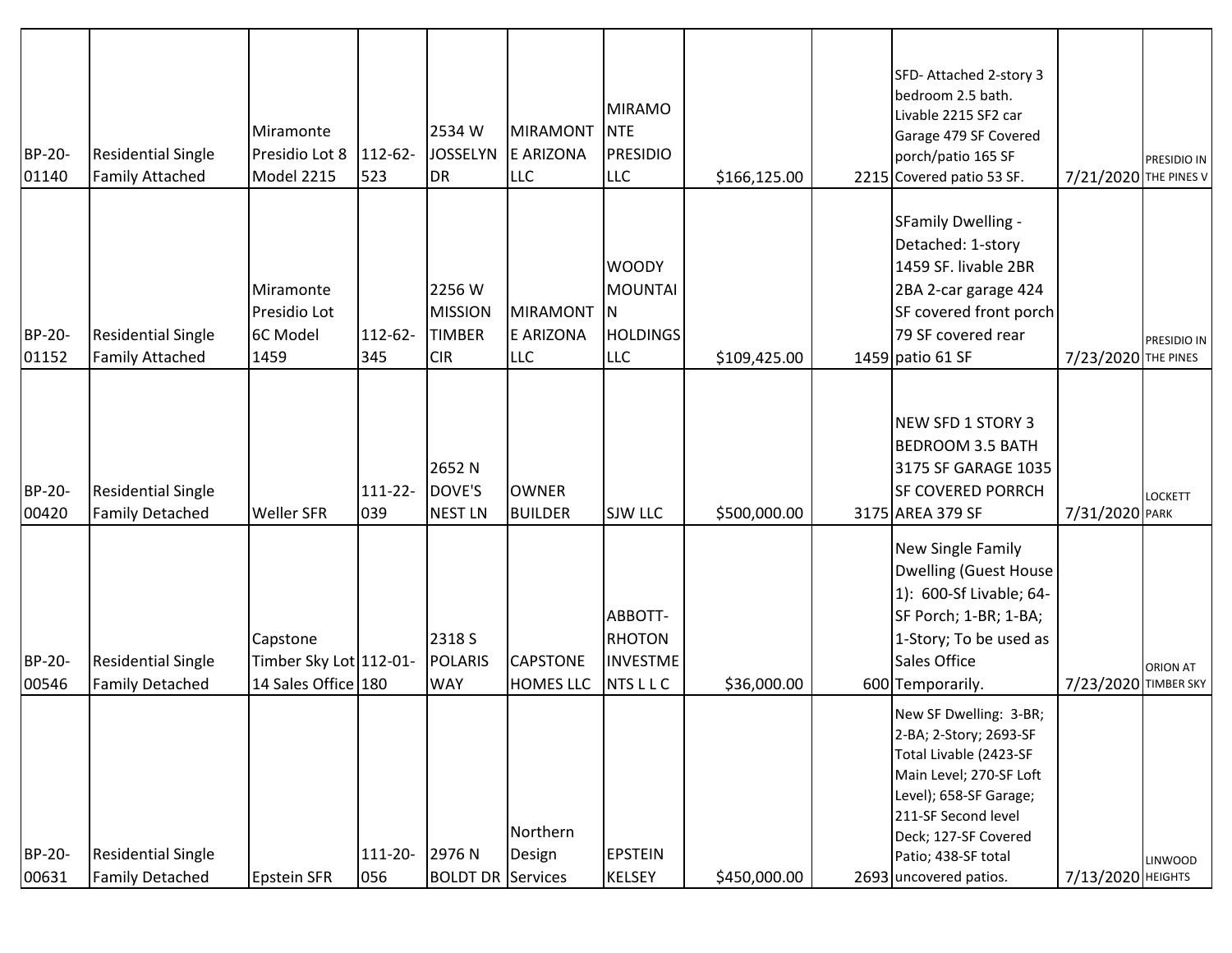| BP-20-<br>00744 | <b>Residential Single</b><br><b>Family Detached</b> | Ponzo SFR                                    | 105-10-<br>425 | 3957 S<br><b>CLUBHOU</b><br><b>SE CIR</b> | <b>HOLSDWOR</b><br><b>TH</b><br>CONSTRUCTI PONZO<br>ON INC | <b>MICHAEL</b>                                                             | \$1,000,000.00 | SF Dwelling: 2-Story; 4-<br>BR; 4.5-BA; 3264-SF<br>Livable (2479-SF Lower<br>level; 785-SF Upper<br>level); 762-SF 2.5-Car<br>Garage; 369-SF East<br>Covered Patio; 116-SF<br>South Covered Patio; 379<br>3264 SF Uncovered Patio. | 7/6/2020 UNIT 4  | <b>ESTATES AT</b><br><b>PINE</b><br>CANYON |
|-----------------|-----------------------------------------------------|----------------------------------------------|----------------|-------------------------------------------|------------------------------------------------------------|----------------------------------------------------------------------------|----------------|------------------------------------------------------------------------------------------------------------------------------------------------------------------------------------------------------------------------------------|------------------|--------------------------------------------|
| BP-20-<br>00805 | <b>Residential Single</b><br><b>Family Detached</b> | Axxo SFR                                     | 101-29-<br>042 | 789N<br><b>FOREST</b><br><b>VIEW DR</b>   | <b>EARTH PRO</b><br><b>EXCAVATING AXXO LLC</b>             |                                                                            | \$150,000.00   | NEW 2 STORY SFD 3113<br>SF WITH 5 BEDROOMS<br>3113 3.5 BATH GARAGE 824 SF                                                                                                                                                          | 7/23/2020 UNIT 1 | SWITZER<br><b>TERRACE</b>                  |
| BP-20-<br>00817 | <b>Residential Single</b><br><b>Family Detached</b> | <b>Capstone SFR</b>                          | 101-29-<br>038 | 781N<br><b>FOREST</b><br><b>VIEW DR</b>   | <b>CAPSTONE</b><br><b>HOMES LLC</b>                        | <b>BZ MACH</b><br><b>LLC</b>                                               | \$120,840.00   | SF Dwelling: 2-Story; 3-<br>BR; 3-BA; 2014-Livable<br>(1535-SF Main Level; 479-<br>SF Lower Level); 624-SF 2-<br>Car Garage; 307-SF<br>Covered Porch (130-SF<br>Main level; 177-SF Lower<br>2014 Level).                           | 7/6/2020 UNIT 1  | SWITZER<br><b>TERRACE</b>                  |
| BP-20-<br>00836 | <b>Residential Single</b><br><b>Family Detached</b> | Coconino<br>Ridge Lot 9<br>Model<br>Sycamore | 105-22-<br>070 | 2637 S<br><b>PINYON</b><br><b>JAY DR</b>  | SYMMETRY<br>HOMES INC                                      | <b>COCONIN</b><br>O RIDGE<br><b>AT PINE</b><br><b>CANYON</b><br><b>LLC</b> | \$700,000.00   | SF Dwelling 4-BR; 4-BA;<br>3-Car Garage 878 SF;<br>3624-SF Livable Including<br>dining room extension;<br>301-SF Covered Main<br>Level Deck; 295-SF<br><b>Covered Lower Level</b><br>Deck 550 SF total<br>3624 covered deck.       | 7/23/2020 CANYON | COCONINO<br><b>RIDGE AT</b><br><b>PINE</b> |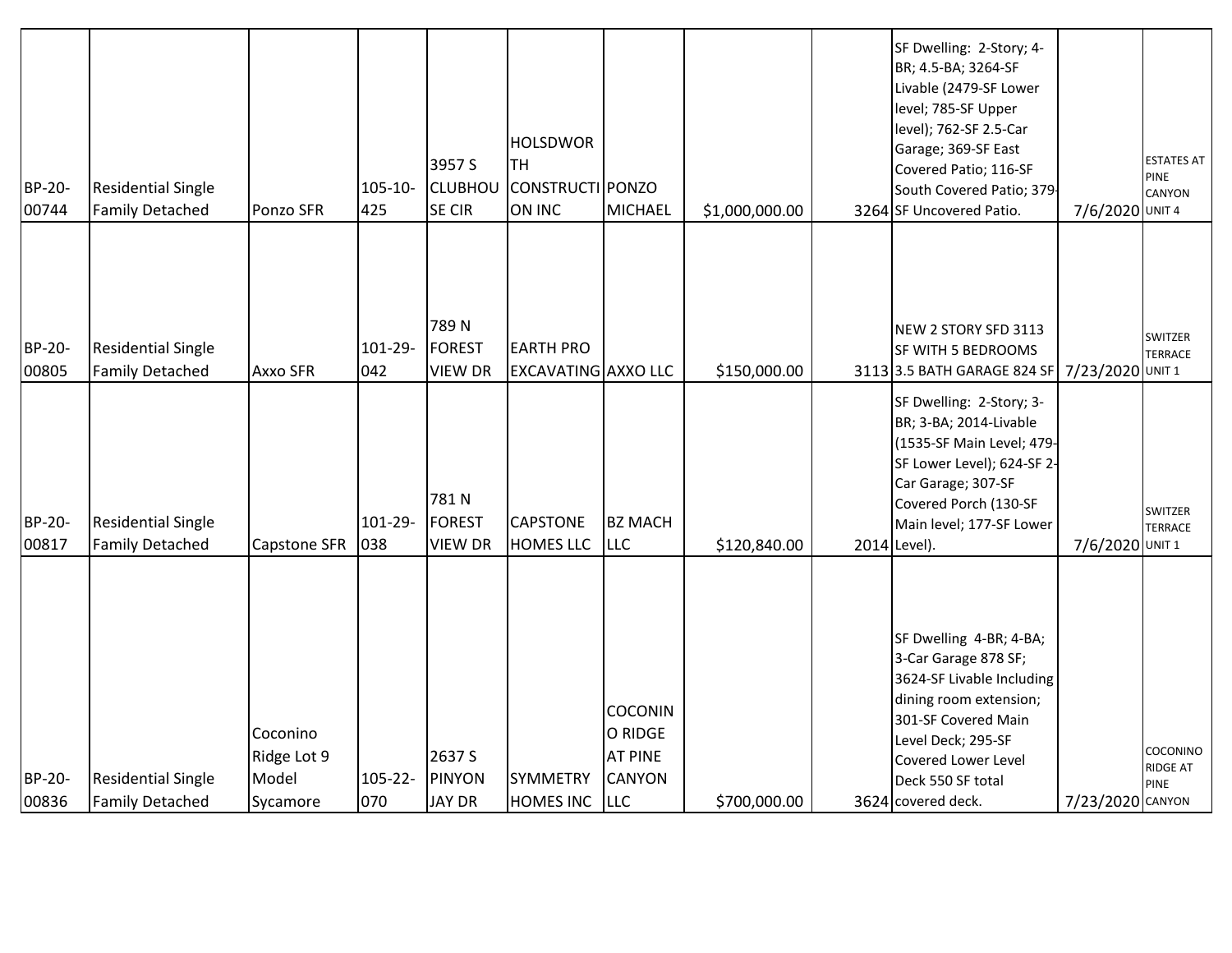|        |                           |                       |              |                 |                         |                 |              |         | Detached: 2-story 2071                                          |                     |                              |
|--------|---------------------------|-----------------------|--------------|-----------------|-------------------------|-----------------|--------------|---------|-----------------------------------------------------------------|---------------------|------------------------------|
|        |                           |                       |              |                 |                         |                 |              |         | SF Livable 3 BR 2.5 BA 2-                                       |                     |                              |
|        |                           |                       |              |                 |                         |                 |              |         | car garage 601 SF                                               |                     |                              |
|        |                           |                       |              |                 |                         |                 |              |         | covered front porch 60                                          |                     |                              |
|        |                           | Miramonte             |              | 2432W           |                         | MIRAMO          |              |         | SF covered rear patio                                           |                     |                              |
|        |                           |                       |              |                 |                         |                 |              |         | 149 SF opt. covered front                                       |                     |                              |
|        |                           | Presidio Lot          |              | <b>MISSION</b>  | <b>MIRAMONT</b>         | <b>NTE</b>      |              |         | porch ext. +105 SF opt.                                         |                     |                              |
| BP-20- | <b>Residential Single</b> | 44C Model             | 112-62-      | <b>TIMBER</b>   | E ARIZONA               | PRESIDIO        |              |         | covered rear patio ext.                                         |                     | PRESIDIO IN                  |
| 00954  | <b>Family Detached</b>    | 2071                  | 383          | <b>CIR</b>      | <b>LLC</b>              | <b>LLC</b>      | \$131,612.00 |         | $2071$ +90 SF opt. granny flat<br><b>Single Family Dwelling</b> | 7/2/2020 THE PINES  |                              |
|        |                           |                       |              |                 |                         |                 |              |         | Detached: 2-story 2071                                          |                     |                              |
|        |                           | Miramonte             |              | 2444 W          |                         | MIRAMO          |              |         | SF Livable 3 BR 2.5 BA 2-                                       |                     |                              |
|        |                           | Presidio Lot          |              | <b>MISSION</b>  | <b>MIRAMONT</b>         | <b>NTE</b>      |              |         | car garage 601 SF                                               |                     |                              |
| BP-20- | <b>Residential Single</b> | 41C Model             | 112-62-      | <b>TIMBER</b>   | E ARIZONA               | <b>PRESIDIO</b> |              |         | covered front porch 60                                          |                     | PRESIDIO IN                  |
| 00955  | <b>Family Detached</b>    | 2071                  | 380          | <b>CIR</b>      | <b>LLC</b>              | <b>LLC</b>      | \$166,125.00 |         | 2071 SF covered rear patio                                      | 7/9/2020 THE PINES  |                              |
|        |                           |                       |              |                 |                         |                 |              |         |                                                                 |                     |                              |
|        |                           |                       |              |                 |                         |                 |              |         | 2 STORY SFD 3976 SF 4<br><b>BED 4.5 BA COV PORCH</b>            |                     |                              |
|        |                           |                       |              |                 |                         |                 |              |         | 675 SF UNCOV PORCH                                              |                     |                              |
|        |                           |                       |              | 1621 E          |                         |                 |              |         | 692 SF COV DECK 84 SF                                           |                     | <b>ESTATES AT</b>            |
| BP-20- | <b>Residential Single</b> |                       | $105 - 10 -$ | <b>MARBELL</b>  | <b>OWNER</b>            | <b>FLORES</b>   |              |         | <b>UNCOV DECK 352 SF</b>                                        |                     | <b>PINE</b><br><b>CANYON</b> |
| 00963  | <b>Family Detached</b>    | <b>SFR</b>            | 025          | A CT            | <b>BUILDER</b>          | GINA            | \$420,000.00 |         | 3976 GARAGE 1267 SF                                             | 7/20/2020 UNIT 1    |                              |
|        |                           |                       |              |                 |                         |                 |              |         |                                                                 |                     |                              |
|        |                           |                       |              |                 |                         | <b>WOODY</b>    |              |         | SF Dwelling - Detached: 1-                                      |                     |                              |
|        |                           | Miramonte             |              | 2440 W          |                         | MOUNTAI         |              |         | story 1459 SF. livable                                          |                     |                              |
|        |                           | Presidio Lot          |              | <b>MISSION</b>  | <b>MIRAMONT</b>         | IN.             |              |         | 2BR 2BA 2-car garage<br>424 SF covered front                    |                     |                              |
| BP-20- | <b>Residential Single</b> | 42C Model             | 112-62-      | <b>TIMBER</b>   | E ARIZONA               | <b>HOLDINGS</b> |              |         | porch 79 SF covered rear                                        |                     |                              |
| 01053  | <b>Family Detached</b>    | 1459                  | 381          | <b>CIR</b>      | <b>LLC</b>              | <b>LLC</b>      | \$109,425.00 |         | 1459 patio 61 SF                                                | 7/21/2020 THE PINES | PRESIDIO IN                  |
|        |                           |                       |              |                 |                         |                 |              |         |                                                                 |                     |                              |
|        |                           |                       |              |                 |                         |                 |              |         |                                                                 |                     |                              |
|        |                           | <b>McDowell SFR</b>   |              |                 |                         | <b>MCDOWE</b>   |              |         |                                                                 |                     |                              |
|        |                           | Hampton               |              | 2926 S          | B <sub>3</sub>          | <b>LL DANNY</b> |              |         | 2-story 2107 SF livable 4<br>BR 3 BA 2-car garage               |                     |                              |
| BP-20- | <b>Residential Single</b> | Model Lot 24A 112-62- |              | PARDO           | CONSTRUCTI <sup>8</sup> |                 |              |         | 455 SF covered                                                  |                     |                              |
| 01103  | <b>Family Detached</b>    | PZ-18-00151           | 170          | <b>CALLE</b>    | ON                      | <b>SHAWNEE</b>  | \$270,000.00 |         | 2017 porch/patio 132 SF                                         | 7/17/2020 THE PINES | PRESIDIO IN                  |
|        |                           |                       |              |                 |                         |                 |              |         |                                                                 |                     |                              |
|        |                           |                       |              |                 |                         |                 |              |         |                                                                 |                     |                              |
|        |                           |                       |              |                 |                         |                 |              |         |                                                                 |                     |                              |
|        |                           |                       |              |                 |                         | <b>MCDOWE</b>   |              |         | 2 STORY 2107 SF 4 BR 3                                          |                     |                              |
|        |                           | <b>McDowell SFR</b>   |              | 2933 S          | B <sub>3</sub>          | <b>LL DANNY</b> |              |         | <b>BA 2 CAR GARAGE 455</b>                                      |                     |                              |
| BP-20- | <b>Residential Single</b> | Hampton               | 112-62-      | <b>PAIS DEL</b> | CONSTRUCTI <sup>8</sup> |                 |              |         | COV PATIO/PORCH 132                                             |                     | PRESIDIO IN                  |
| 01104  | <b>Family Detached</b>    | Model Lot 29A 175     |              | <b>NORTE</b>    | ON                      | SHAWNEE         | \$270,000.00 | 2107 SF |                                                                 | 7/16/2020 THE PINES |                              |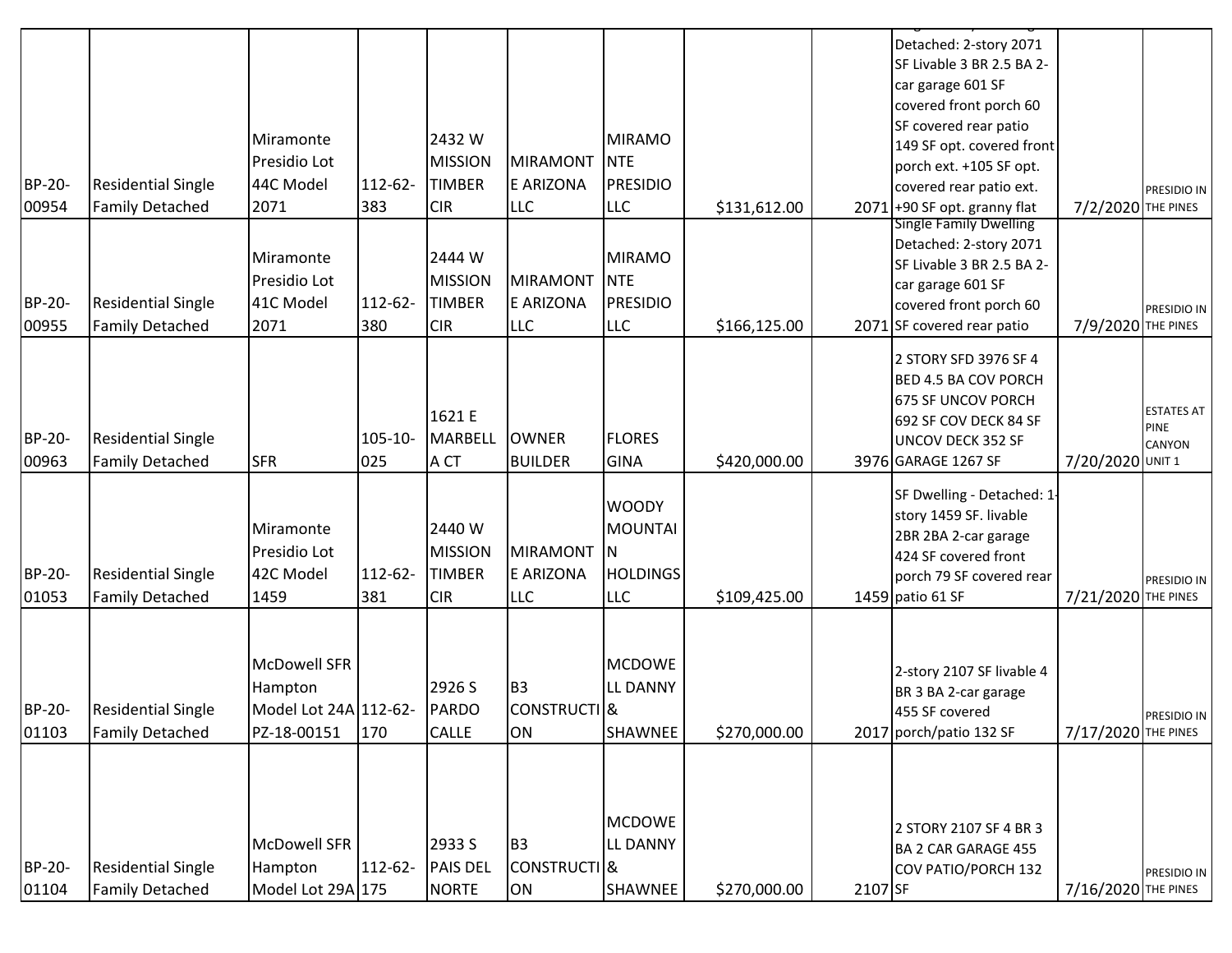| BP-20-<br>01141 | <b>Residential Single</b><br><b>Family Detached</b> | Miramonte<br><b>Timber Sky</b><br>Aries Lot 13<br>Model 2521 | 112-01-<br>321      | 2533 S<br><b>OWEN</b><br><b>WAY</b>       | <b>MIRAMONT</b><br>E ARIZONA<br><b>LLC</b>                                | MIRAMO<br><b>NTE</b><br><b>TIMBER</b><br>SKY <sub>7A</sub><br><b>LLC</b> | \$189,075.00 | 1-story 2521 SF.<br>livable/conditioned 3<br>bed 2.5 bath covered<br>porch/patio 303 SF. 2-<br>car garage 512 SF.<br>OPTIONS: 3-car garage<br>+263 SF. Covered rear<br>$2521$ patio/porch + 164 SF. | 7/23/2020 PHASE 1  | <b>ARIES AT</b><br>TIMBER SKY -                                             |
|-----------------|-----------------------------------------------------|--------------------------------------------------------------|---------------------|-------------------------------------------|---------------------------------------------------------------------------|--------------------------------------------------------------------------|--------------|-----------------------------------------------------------------------------------------------------------------------------------------------------------------------------------------------------|--------------------|-----------------------------------------------------------------------------|
| BP-20-<br>01166 | Roofing                                             | Martinez-<br>Hutchins Re-<br>roof                            | $108 - 11 -$<br>124 | 2509 E<br><b>MILLER</b><br><b>DR</b>      | <b>IDEAL</b><br><b>ROOFING</b><br><b>INC</b>                              | MARTINEZ<br><b>HUTCHINS</b><br>M&KF<br>DTD 03-10-<br>20                  | \$8,960.00   | Re-roof "No wooden<br>shake or shingle"                                                                                                                                                             | 7/1/2020 ESTATES 3 | GREENLAW                                                                    |
| BP-20-<br>01182 | Roofing                                             | <b>Huck Roof</b>                                             | 105-02-<br>076      | 412 E<br><b>ZUNI DR</b>                   | Lionheart<br><b>Building and</b><br>Investments BEEKMAN<br><b>LLC</b>     | <b>JESSICA</b>                                                           | \$5,000.00   | Tear off reroof no wood<br>shakes or shingles<br>allowed                                                                                                                                            |                    | <b>BOW &amp;</b><br><b>ARROW</b><br><b>ACRES UNIT</b><br>7/2/2020 3 AMENDED |
| BP-20-<br>01203 | Roofing                                             | Dunn Roof                                                    | 110-05-<br>135      | 21 W PINE OWNER<br><b>AVE</b>             | <b>BUILDER</b>                                                            | DUNN<br>EDWARD<br>lc &<br><b>TERESA A</b>                                | \$7,000.00   | Reroof no wood shakes<br>or shingles allowed                                                                                                                                                        | 7/2/2020 UNIT 1    | <b>BEAVER</b><br><b>MEADOWS</b>                                             |
| BP-20-<br>01204 | Roofing                                             | Delaney Roof                                                 | $101 - 24 -$<br>050 | 410N<br><b>JAMES ST</b>                   | NOAH'S ARK H<br>ROOFING CO RICHARD<br><b>INC</b>                          | DELANEY<br><b>&amp; JANE</b>                                             | \$7,000.00   | Reroof no wood shakes<br>or shingles allowed                                                                                                                                                        | 7/2/2020 TERRACE   | PINECREST                                                                   |
| BP-20-<br>01205 | Roofing                                             | <b>Bramley Roof</b>                                          | $107 - 25 -$<br>006 | 4249 E<br><b>BROKEN</b><br><b>ROCK LP</b> | <b>POLARIS</b><br>RESTORATIO REVOCABL<br>N INC                            | <b>BRAMLEY</b><br><b>TWINS</b><br>E TRUST                                | \$3,500.00   | Reroof no wood shakes<br>or shingles allowed                                                                                                                                                        | 7/6/2020 ELK RUN   |                                                                             |
| BP-20-<br>01206 | Roofing                                             | Dominguez<br>Roof                                            | 113-08-<br>076      | 4911 E<br><b>VERKAMP</b><br><b>DR</b>     | Lionheart<br>Building and EZ PAUL G<br>Investments & ALETTE<br><b>LLC</b> | DOMINGU<br>M                                                             | \$9,000.00   | Reroof no wood shakes<br>or shingles allowed                                                                                                                                                        | 7/2/2020 W VILLAGE | TIMBERVIE                                                                   |
| BP-20-<br>01212 | Roofing                                             | <b>Murray Roof</b>                                           | 100-24-<br>006      | 711W<br><b>ASPEN</b><br><b>AVE</b>        | <b>OWNER</b><br><b>BUILDER</b>                                            | MURRAY<br>JOSEPH D                                                       | \$6,000.00   | Reroof no wood shakes<br>or shingles allowed                                                                                                                                                        | 7/6/2020 TOWNSITE  | <b>FLAGSTAFF</b>                                                            |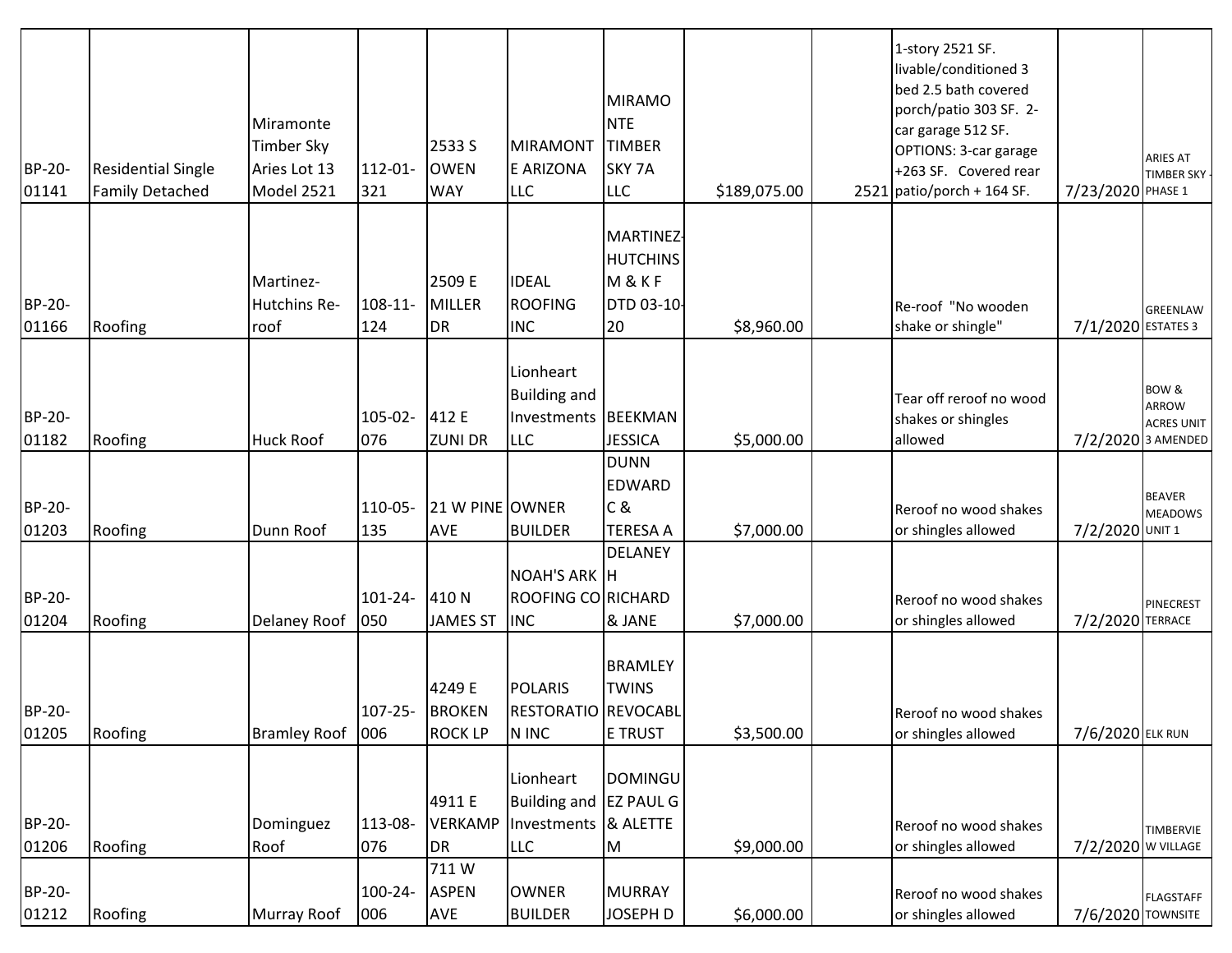|        |         |                     |              |                        |                                      | K&M              |             |                         |                    |                     |
|--------|---------|---------------------|--------------|------------------------|--------------------------------------|------------------|-------------|-------------------------|--------------------|---------------------|
|        |         |                     |              |                        | Lionheart                            | <b>FAMILY</b>    |             |                         |                    |                     |
|        |         |                     |              |                        | <b>Building and</b>                  | <b>TRUST</b>     |             | Tear off reroof no wood |                    |                     |
| BP-20- |         |                     | 114-18-      | 771N                   | Investments DTD                      |                  |             | shakes or shingles      |                    | AMBERWO             |
| 01221  | Roofing | Spencer Roof        | 018          | <b>HULET LN</b>        | <b>LLC</b>                           | 10/28/14         | \$25,000.00 | allowed                 | 7/7/2020 OD UNIT 2 |                     |
|        |         |                     |              |                        |                                      | <b>SHORT</b>     |             | Tear off reroof no wood |                    |                     |
| BP-20- |         |                     | $117 - 27$   | 6747 E                 | Prostruct                            | <b>ELMERD</b>    |             | shakes or shingles      |                    | <b>WALNUT</b>       |
| 01222  | Roofing | <b>Short Roof</b>   | 138          | <b>VAIL DR</b>         | <b>Builders LLC</b>                  | <b>JR</b>        | \$10,000.00 | allowed                 | 7/6/2020 MEADOWS   |                     |
|        |         |                     |              |                        |                                      | <b>CEDAR</b>     |             |                         |                    |                     |
|        |         | Midtown             |              | 1500 E                 | <b>NOAH'S ARK WEST</b>               |                  |             |                         |                    |                     |
| BP-20- |         | Shopping            | 109-05-      | <b>CEDAR</b>           | ROOFING CO CAPITAL                   |                  |             | Reroof no wood shakes   |                    |                     |
| 01223  | Roofing | Center Roof         | 001G         | AVE                    | <b>INC</b>                           | <b>LLC</b>       | \$10,000.00 | or shingles allowed     | 7/6/2020 N/A       |                     |
|        |         |                     |              |                        |                                      | <b>BARRETT</b>   |             |                         |                    |                     |
|        |         |                     |              | 6529 E                 | <b>POLARIS</b>                       | <b>RICHARD</b>   |             |                         |                    |                     |
| BP-20- |         |                     | $117 - 27$   |                        | <b>BRECKENR RESTORATIO A &amp;</b>   |                  |             | Reroof no wood shakes   |                    | <b>WALNUT</b>       |
| 01226  | Roofing | <b>Barrett Roof</b> | 021          | <b>IDGE WAY N INC</b>  |                                      | <b>KATHY T</b>   | \$3,000.00  | or shingles allowed     | 7/6/2020 MEADOWS   |                     |
|        |         |                     |              |                        |                                      | <b>CHRISTIA</b>  |             |                         |                    |                     |
|        |         |                     |              |                        |                                      | Ν                |             |                         |                    |                     |
|        |         |                     |              | 6501 E                 | <b>POLARIS</b>                       | <b>NIKOLAS J</b> |             |                         |                    |                     |
| BP-20- |         |                     | $117 - 27 -$ |                        | <b>BRECKENR RESTORATIO III &amp;</b> |                  |             | Reroof no wood shakes   |                    | <b>WALNUT</b>       |
| 01227  | Roofing | Christian Roof 022  |              | <b>IDGE WAY N INC</b>  |                                      | <b>NICOLE L</b>  | \$3,500.00  | or shingles allowed     | 7/6/2020 MEADOWS   |                     |
|        |         |                     |              |                        |                                      |                  |             |                         |                    |                     |
|        |         |                     |              |                        |                                      | <b>CORE</b>      |             |                         |                    |                     |
|        |         |                     |              | 2304 N                 |                                      | <b>BRODIE M</b>  |             |                         |                    |                     |
| BP-20- |         |                     | 117-29-      | <b>KEYSTONE</b> HAVASU |                                      | & VALERIE        |             | Reroof no wood shakes   |                    | <b>WALNUT</b>       |
| 01228  | Roofing | Core Roof           | 046          | <b>DR</b>              | <b>ROOFING</b>                       |                  | \$14,000.00 | or shingles allowed     | 7/6/2020 RIDGE     |                     |
|        |         |                     |              | 1907 N                 |                                      |                  |             |                         |                    |                     |
|        |         |                     |              | SAN                    | <b>POLARIS</b>                       |                  |             |                         |                    |                     |
| BP-20- |         |                     | 110-05-      | <b>FRANCISC</b>        | <b>RESTORATIO MULLIGA</b>            |                  |             | Reroof no wood shakes   |                    | <b>MOUNT</b>        |
| 01229  | Roofing | Mulligan Roof       | 088          | O <sub>ST</sub>        | N INC                                | <b>N LUKE</b>    | \$3,000.00  | or shingles allowed     |                    | 7/6/2020 ELDEN PARK |
|        |         |                     |              |                        | <b>IDEAL</b>                         |                  |             |                         |                    |                     |
| BP-20- |         |                     | $107 - 17$   | 3706 E                 | <b>ROOFING</b>                       | <b>GEMOETS</b>   |             | Reroof no wood shakes   |                    |                     |
| 01231  | Roofing | Gemoets Roof 098    |              | <b>FINCH LN</b>        | <b>INC</b>                           | <b>KEVIN</b>     | \$7,150.00  | or shingles allowed     | 7/6/2020 FOXGLENN  |                     |
|        |         |                     |              |                        |                                      | <b>LUCKY</b>     |             |                         |                    |                     |
|        |         |                     |              |                        |                                      | <b>HORSESH</b>   |             |                         |                    | <b>BOULDER</b>      |
|        |         |                     |              | 1839 W                 |                                      | <b>OE</b>        |             |                         |                    | POINTE AT           |
| BP-20- |         |                     | 112-52-      | <b>SOFT</b>            | Prostruct                            | <b>PROPERTI</b>  |             | Reroof no wood shakes   |                    | <b>WOODLAND</b>     |
| 01246  | Roofing | Graham Roof         | 042          | <b>WIND LN</b>         | <b>Builders LLC</b>                  | <b>ES LLC</b>    | \$20,000.00 | or shingles allowed     | 7/7/2020 UNIT 6    | S VILLAGE           |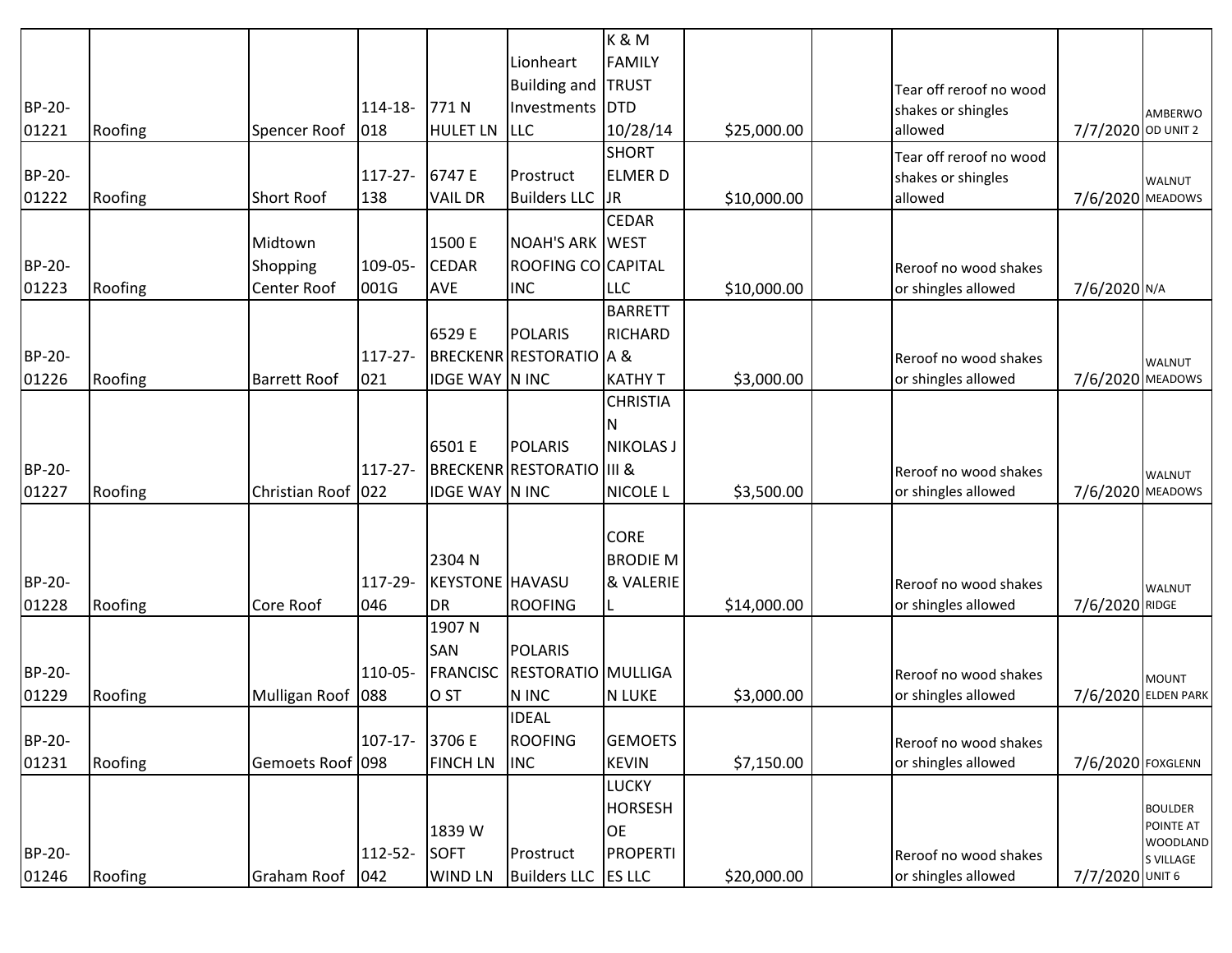| Roofing | Kranzow Roof               | $117 - 12$<br>140 | 4100N<br><b>COUNTRY</b><br><b>CLUB DR</b>                                                    | <b>Builders LLC</b>              | <b>KRANZOW</b><br><b>KEITH &amp;</b>                                                                                                                            | \$11,000.00                                                                                                                                                                                                                        |             |                                              | 7/7/2020 UNIT 3                                                                                                                                                                                                                                        | CANYON<br><b>COUNTRY</b><br><b>CLUB</b><br><b>ESTATES</b>                 |
|---------|----------------------------|-------------------|----------------------------------------------------------------------------------------------|----------------------------------|-----------------------------------------------------------------------------------------------------------------------------------------------------------------|------------------------------------------------------------------------------------------------------------------------------------------------------------------------------------------------------------------------------------|-------------|----------------------------------------------|--------------------------------------------------------------------------------------------------------------------------------------------------------------------------------------------------------------------------------------------------------|---------------------------------------------------------------------------|
| Roofing | Heap Re-roof               | 117-05-<br>053    | 3183N<br><b>OAKMON</b><br>T DR                                                               | Prostruct<br><b>Builders LLC</b> | A &                                                                                                                                                             | \$11,686.00                                                                                                                                                                                                                        |             | Heap Re-roof "No<br>wooden shakes or         | 7/9/2020 UNIT 1                                                                                                                                                                                                                                        | COCONINO<br><b>COUNTRY</b><br><b>CLUB</b><br><b>ESTATES</b>               |
| Roofing |                            | 114-18-           | 614N<br><b>WAY</b>                                                                           | <b>Builders LLC</b>              | <b>JAMES</b><br><b>SABRINA</b>                                                                                                                                  | \$15,000.00                                                                                                                                                                                                                        |             | James Re-roof "Tear<br>off/re-roof no wooden | 7/9/2020 OD UNIT 2                                                                                                                                                                                                                                     | AMBERWO                                                                   |
| Roofing | <b>Brewton Re-</b><br>roof | 114-09-<br>064    | 1701N<br><b>FOX HILL</b><br><b>RD</b>                                                        | Prostruct<br><b>Builders LLC</b> | <b>DAVID M</b><br>& DAWN                                                                                                                                        | \$15,000.00                                                                                                                                                                                                                        |             | Tear off re roof                             | 7/9/2020 UNIT 1                                                                                                                                                                                                                                        | <b>CONTINENT</b><br>AL<br><b>COUNTRY</b><br><b>CLUB</b><br><b>ESTATES</b> |
| Roofing | roof                       | 001A              | 1450W<br><b>UNIT 197</b>                                                                     |                                  | <b>WESTGLE</b>                                                                                                                                                  | \$4,900.00                                                                                                                                                                                                                         |             | Tear off/re-roof no<br>wooden shakes or      | 7/9/2020 UMS                                                                                                                                                                                                                                           | WESTGLEN<br>LAND<br><b>CONDOMINI</b>                                      |
| Roofing | <b>Burgess Re-</b><br>roof | $107 - 20 -$      | 4057 E<br><b>FALLEN</b><br><b>OAK WAY</b>                                                    | Surebuild                        | <b>TIMOTHY</b><br><b>AMANDA</b><br>E                                                                                                                            | \$17,787.00                                                                                                                                                                                                                        |             | off/re-roof no wooden<br>shakes or shingles  | 7/9/2020 ELK RUN                                                                                                                                                                                                                                       |                                                                           |
| Roofing |                            | 102-08-           | 1525N                                                                                        |                                  |                                                                                                                                                                 | \$15,855.00                                                                                                                                                                                                                        |             | Stump re-roof "Tear                          | 7/9/20201                                                                                                                                                                                                                                              | KAIBAB<br>PLAZA UNIT                                                      |
|         |                            | $117 - 24 -$      | 2769N                                                                                        |                                  | <b>ENDERS</b><br><b>ELAINE</b><br><b>LIVING</b>                                                                                                                 |                                                                                                                                                                                                                                    |             | Tear off/Re-roof no                          |                                                                                                                                                                                                                                                        |                                                                           |
|         | Roofing                    |                   | James Re-roof 069<br>Hernandez Re- 112-35-<br>015A<br>Stump Re-roof 077<br>Ender Re-roof 018 | <b>CIR</b>                       | Prostruct<br>LONE OAK Prostruct<br>KAIBAB LN Aspen<br><b>Roofing LLC</b><br><b>LLC</b><br>Surebuild<br>KUTCH DR LLC<br><b>CAREFREE HAVASU</b><br><b>ROOFING</b> | <b>MARY</b><br><b>HEAP BEN</b><br>KATHRYN<br><b>STEPHAN</b><br> L &<br>lн<br><b>BREWTON</b><br><b>D</b><br>N MHP<br><b>LLC</b><br><b>BURGESS</b><br>J &<br>Istump<br><b>KRISTIND</b><br>MAXINE<br><b>TRUST</b><br>DTD 08-31-<br>12 | \$12,000.00 |                                              | Reroof no wood shakes<br>or shingles allowed<br>shingles"<br>shakes or shingles<br>allowed"<br>shingles allowed<br>Burgess re-roof "Tear<br>allowed"<br>off/re-roof no wooden<br>shakes or shingles<br>allowed"<br>wood shakes or shingles<br>allowed. | 7/10/2020 EVERGREEN                                                       |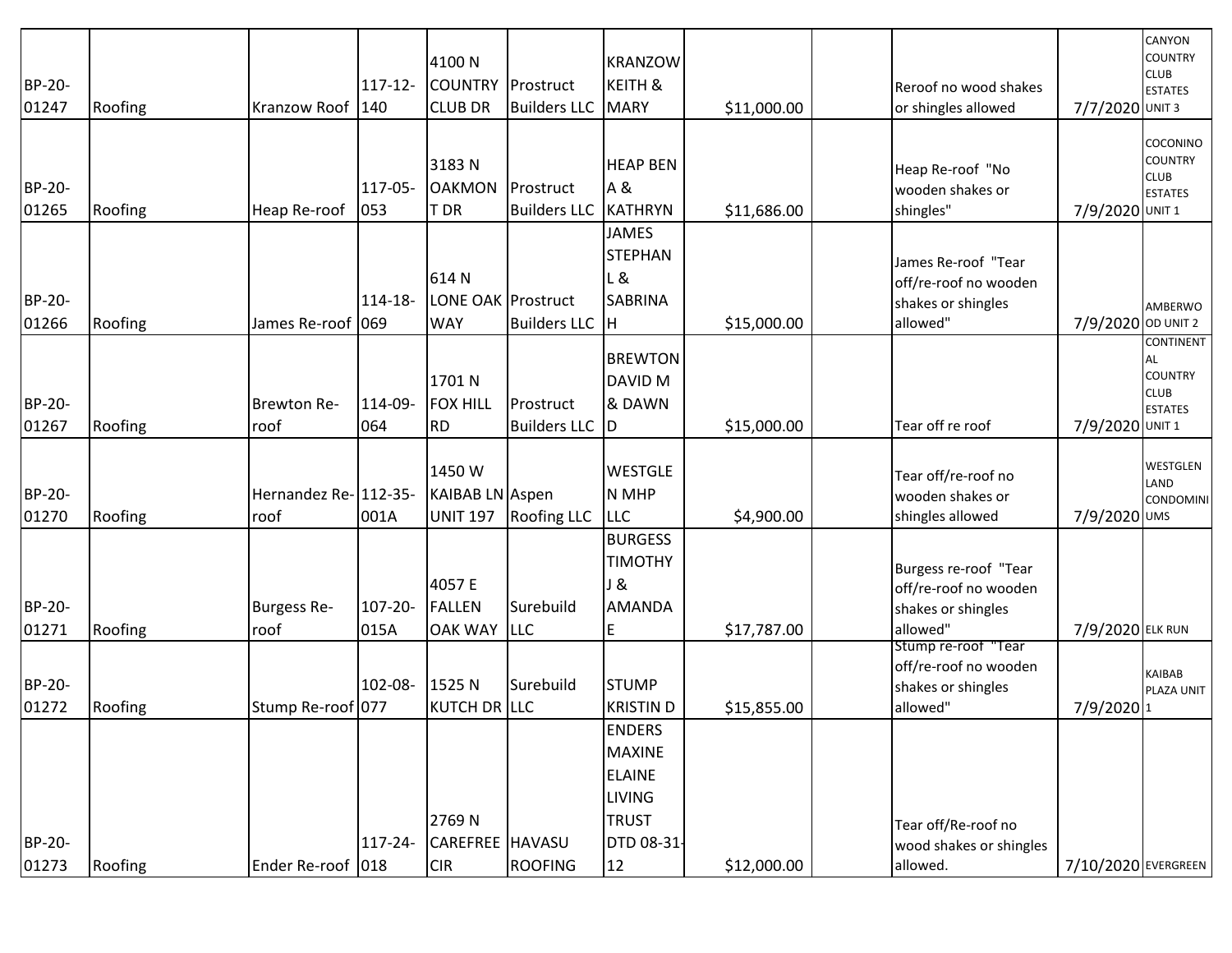| BP-20-          |         | McKenzie Re-          | 112-59-           | 4875 S<br><b>ELVES</b><br><b>CHASM</b>             | Lionheart<br>Building and D &<br>Investments CHEYANN  | MCKENZIE<br><b>WILLIAM</b>                                          |             | tear off re roof no wood                                 |                       | <b>PONDEROS</b><br>A TRAILS                                               |
|-----------------|---------|-----------------------|-------------------|----------------------------------------------------|-------------------------------------------------------|---------------------------------------------------------------------|-------------|----------------------------------------------------------|-----------------------|---------------------------------------------------------------------------|
| 01286           | Roofing | roof                  | 245               | TRL                                                | <b>LLC</b>                                            | E                                                                   | \$9,500.00  | shakes or shingles                                       | 7/13/2020 UNIT 4D     |                                                                           |
|                 |         |                       |                   |                                                    |                                                       | <b>DOHRMA</b><br><b>NN</b><br><b>KENNETH</b><br><b>&amp; MARCIA</b> |             |                                                          |                       |                                                                           |
| BP-20-          |         | Dohrmann Re   117-29- |                   | 2308N                                              | <b>HAVASU</b>                                         | TRUST 08-                                                           |             | re-roof no wood shakes                                   |                       | <b>WALNUT</b>                                                             |
| 01304           | Roofing | Roof                  | 108               | <b>RICKE LN</b>                                    | <b>ROOFING</b>                                        | 04-08                                                               | \$11,000.00 | or shingles allowed                                      | 7/14/2020 RIDGE       |                                                                           |
| <b>BP-20-</b>   |         |                       | 107-18-           | 1631 N<br><b>DEER</b><br><b>CROSSING</b> Prostruct |                                                       | <b>FISHER</b><br>SAMUEL<br><b>W&amp;</b>                            |             | Tear off reroof no wood<br>shakes or shingles            |                       |                                                                           |
| 01307           | Roofing | <b>Fisher Roof</b>    | 100               | <b>RD</b>                                          | <b>Builders LLC</b>                                   | <b>JOLENE H</b>                                                     | \$9,668.00  | allowed                                                  | 7/15/2020 FOXGLENN    |                                                                           |
| BP-20-<br>01308 | Roofing | Larson Roof           | 117-29-<br>042    | 2398N<br><b>KEYSTONE</b> Prostruct<br><b>DR</b>    | <b>Builders LLC</b>                                   | <b>LARSON</b><br><b>LARRY B</b>                                     | \$13,131.00 | Tear off reroof no wood<br>shakes or shingles<br>allowed | 7/15/2020 RIDGE       | <b>WALNUT</b>                                                             |
| BP-20-<br>01309 | Roofing | Shim Roof             | $117 - 11$<br>114 | 4710 E                                             | Prostruct<br><b>ORIOLE LN Builders LLC</b>            | <b>SHIM KIRK</b><br> F &<br>ROSEANN<br>E M                          | \$37,000.00 | Tear off reroof no wood<br>shakes or shingles<br>allowed | 7/15/2020 SUNRIDGE    |                                                                           |
| BP-20-<br>01310 | Roofing | <b>Bellar Roof</b>    | 117-18-<br>024    | 1320N<br><b>ROYAL</b><br><b>OAKS</b><br><b>WAY</b> | <b>POLARIS</b><br><b>RESTORATIO DANIELLE</b><br>N INC | <b>BELLAR</b><br><b>JASON A</b><br>8                                | \$3,000.00  | Tear off reroof no wood<br>shakes or shingles<br>allowed | 7/14/2020 UNIT 2      | <b>CONTINENT</b><br>AL<br><b>COUNTRY</b><br><b>CLUB</b><br><b>ESTATES</b> |
| BP-20-          |         |                       | 110-06-           | 1409N<br><b>BEAVER</b>                             | Surebuild                                             | PRATT                                                               |             | tear off re roofre-roof no<br>wood shakes or shingles    |                       | <b>MOUNT</b><br>ELDEN<br><b>ADDITION</b>                                  |
| 01311           | Roofing | Pratt Roof            | 073               | <b>ST</b>                                          | LLC                                                   | <b>SUE E</b>                                                        | \$14,587.00 | allowed                                                  | 7/15/2020 (FLAGSTAFF) |                                                                           |
| BP-20-<br>01321 | Roofing | Avelar Roof           | 110-05-<br>014    | 114 E<br><b>JUNIPER</b><br>AVE                     | <b>High</b><br>Elevation<br>Roofing LLC               | <b>AVELAR</b><br><b>RANDY J &amp;</b><br><b>STACIE D</b>            | \$9,600.00  | re-roof no wood shakes<br>or shingles allowed            | 7/15/2020 ELDEN PARK  | <b>MOUNT</b>                                                              |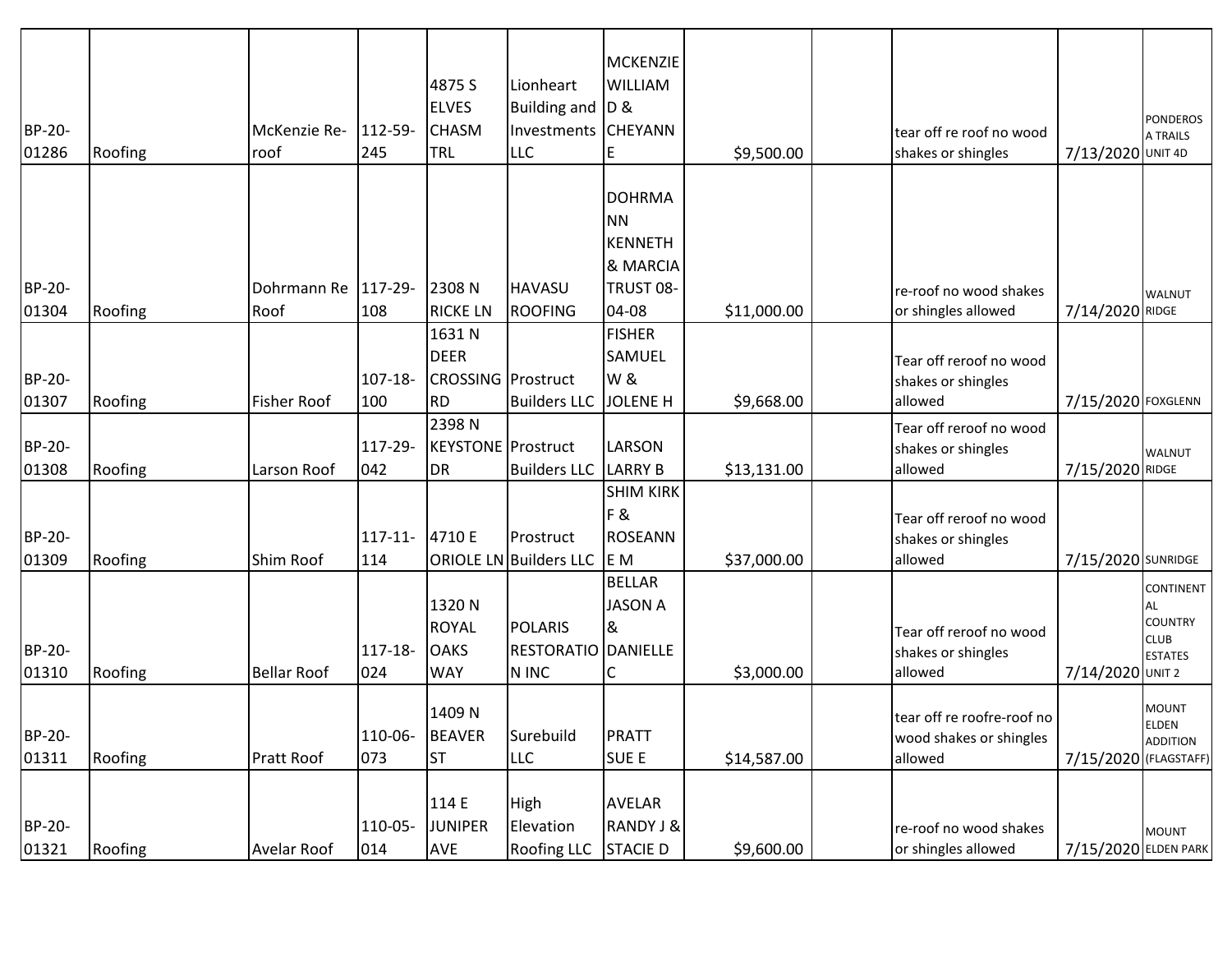|               |         |                   |              | 1431 S           | High                      |                        |             |                               |                     | RAILROAD             |
|---------------|---------|-------------------|--------------|------------------|---------------------------|------------------------|-------------|-------------------------------|---------------------|----------------------|
| BP-20-        |         |                   | 112-49-      | <b>UNION</b>     | Elevation                 | <b>SMITH</b>           |             | re-roof no wood shakes        |                     | SPRINGS 66           |
| 01322         | Roofing | <b>Smith Roof</b> | 198          |                  | PACIFIC ST Roofing LLC    | <b>SHERRIL</b>         | \$6,900.00  | or shingles allowed           | 7/15/2020 UNIT 2    |                      |
|               |         |                   |              |                  | <b>Behmer</b>             | <b>BATES</b>           |             |                               |                     |                      |
| BP-20-        |         | DeGomez Re        | $112 - 18 -$ | 3281 S           | Industries                | <b>BRIAN &amp;</b>     |             | re-roof no wood shakes        |                     | UNIVERSITY           |
| 01331         | Roofing | Roof              | 030          | <b>LITTLE DR</b> | Inc                       | <b>RANA</b>            | \$24,000.00 | or shingles allowed           | 7/16/2020 HEIGHTS   |                      |
|               |         |                   |              | 2612 E           | COCONINO                  | <b>KRANZLER</b>        |             | Tear off reroof no wood       |                     |                      |
| <b>BP-20-</b> |         |                   | $108 - 11 -$ | <b>MILLER</b>    | <b>ROOFING</b>            | <b>BRIAN</b>           |             | shakes or shingles            |                     | GREENLAW             |
| 01343         | Roofing | Kranzler Roof     | 051          | <b>DR</b>        | <b>COMPANY</b>            | <b>WILLIAM</b>         | \$2,700.00  | allowed                       | 7/16/2020 ESTATES 2 |                      |
|               |         |                   |              |                  |                           | KENNELLY               |             |                               |                     |                      |
|               |         |                   |              |                  |                           | JOHN &<br><b>TAMRA</b> |             |                               |                     |                      |
|               |         |                   |              |                  |                           | <b>FAMILY</b>          |             |                               |                     |                      |
|               |         |                   |              | 6600 E           | <b>POLARIS</b>            | <b>TRUST</b>           |             |                               |                     |                      |
| BP-20-        |         |                   | $117 - 27 -$ | <b>EAGLE</b>     | RESTORATIO DTD 02-07      |                        |             | Tear off reroof no wood       |                     |                      |
| 01380         | Roofing | Kennelly Roof     | 077          | <b>CREST DR</b>  | N INC                     | 20                     | \$3,500.00  | shakes or shingles<br>allowed | 7/21/2020 MEADOWS   | <b>WALNUT</b>        |
|               |         |                   |              |                  |                           | <b>REYES</b>           |             |                               |                     |                      |
|               |         |                   |              |                  | <b>POLARIS</b>            | <b>DIANN</b>           |             | Tear off reroof no wood       |                     |                      |
| BP-20-        |         |                   | $109-11-$    | 2501N            | <b>RESTORATIO BERNADE</b> |                        |             | shakes or shingles            |                     | SUNNYSIDE            |
| 01381         | Roofing | <b>Reyes Roof</b> | 091          | <b>EAST ST</b>   | N INC                     |                        | \$3,000.00  | allowed                       | 7/21/2020 ANNEX 4   | NORTH                |
|               |         |                   |              | 3809 E           | <b>IDEAL</b>              | MAL-EVA                |             |                               |                     |                      |
| BP-20-        |         |                   | $107 - 17$   | <b>MALLARD</b>   | <b>ROOFING</b>            | PROPERTI               |             | re-roof no wood shakes        |                     |                      |
| 01383         | Roofing | Mal Evo Roof      | 035          | LN               | <b>INC</b>                | ES LLC                 | \$7,560.00  | or shingles allowed           | 7/21/2020 FOXGLENN  |                      |
|               |         |                   |              | 744 N            | <b>IDEAL</b>              |                        |             |                               |                     |                      |
| BP-20-        |         | Fleurquin Re      | $101 - 42 -$ | <b>LOCUST</b>    | <b>ROOFING</b>            | <b>FLEURQUI</b>        |             | re-roof no wood shakes        |                     | SWITZER              |
| 01384         | Roofing | Roof              | 001          | <b>ST</b>        | <b>INC</b>                | N ALICIA A             | \$11,220.00 | or shingles allowed           | 7/21/2020 MESA      |                      |
|               |         |                   |              |                  |                           |                        |             |                               |                     |                      |
|               |         |                   |              |                  |                           |                        |             |                               |                     |                      |
|               |         |                   |              |                  |                           | <b>TWIDWEL</b>         |             |                               |                     |                      |
|               |         |                   |              | 990N             | <b>ENERGY</b>             | L RICHARD              |             |                               |                     |                      |
| BP-20-        |         |                   | $101 - 26 -$ | <b>TURQUOI</b>   | <b>ROOFERS</b>            | D & LINDA              |             | Reroof no wood shakes         |                     | SWITZER<br>MESA UNIT |
| 01412         | Roofing | Twidwell Roof 007 |              | <b>SEDR</b>      | <b>INC</b>                | C JT                   | \$12,000.00 | or shingles allowed           | 7/23/20201          |                      |
|               |         |                   |              |                  | <b>BARTLETT</b>           |                        |             |                               |                     |                      |
|               |         |                   |              | 2720N            | <b>HOMES &amp;</b>        |                        |             |                               |                     | <b>CHESHIRE</b>      |
| BP-20-        |         |                   | 111-07-      | <b>FREMONT</b>   | <b>ROOFING</b>            | MCBRIDE                |             | Reroof no wood shakes         |                     | <b>ESTATES</b>       |
| 01428         | Roofing | McBride Roof      | 054          | <b>BLVD</b>      | <b>LLC</b>                | LYNNE M                | \$7,001.00  | or shingles allowed           | 7/24/2020 UNIT 2    |                      |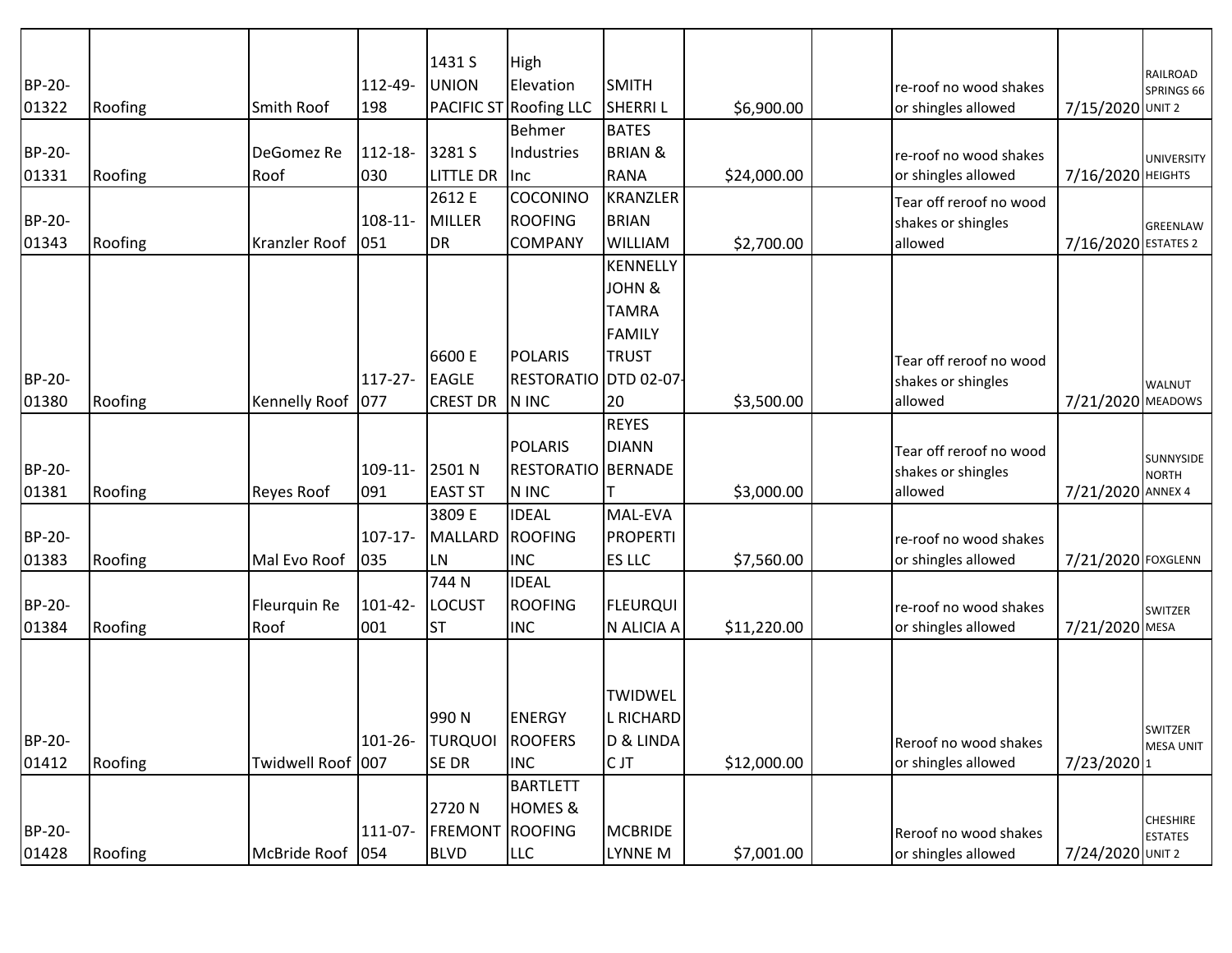|        |         |                       |              |                         | <b>BARTLETT</b>          |                   |             |                        |                      |                                 |
|--------|---------|-----------------------|--------------|-------------------------|--------------------------|-------------------|-------------|------------------------|----------------------|---------------------------------|
|        |         |                       |              | 4873 E                  | <b>HOMES &amp;</b>       | MARTINEZ          |             |                        |                      |                                 |
| BP-20- |         |                       | 113-08-      | <b>BULLWINK ROOFING</b> |                          | JOSE JUAN         |             | Reroof no wood shakes  |                      | <b>TIMBERVIE</b>                |
| 01429  | Roofing | Martinez Rood 094     |              | LE DR                   | <b>LLC</b>               | VARGAS            | \$9,961.00  | or shingles allowed    | 7/24/2020 W VILLAGE  |                                 |
|        |         |                       |              |                         |                          |                   |             |                        |                      |                                 |
|        |         |                       |              |                         |                          | <b>COLLINS</b>    |             |                        |                      |                                 |
|        |         |                       |              | 1349 N                  |                          | <b>DANIEL K</b>   |             |                        |                      |                                 |
| BP-20- |         |                       | $114 - 17$   | <b>WAKOND</b>           | Prostruct                | ।&                |             | re-roof no wood shakes |                      | AMBERWO                         |
| 01433  | Roofing | <b>Collins Roof</b>   | 037          | A ST                    | <b>Builders LLC</b>      | <b>JENNIFER</b>   | \$34,000.00 | or shingles allowed    | 7/27/2020 OD UNIT 1  |                                 |
|        |         |                       |              |                         |                          |                   |             |                        |                      |                                 |
|        |         |                       |              | 6654 E                  |                          |                   |             |                        |                      |                                 |
| BP-20- |         |                       | $117 - 27 -$ | <b>EAGLE</b>            | Prostruct                | <b>JOHNSON</b>    |             | re-roof no wood shakes |                      | <b>WALNUT</b>                   |
| 01434  | Roofing | Johnson Roof          | 082          | <b>CREST DR</b>         | <b>Builders LLC</b>      | JEFFREY D         | \$8,600.00  | or shingles allowed    | 7/27/2020 MEADOWS    |                                 |
|        |         |                       |              |                         |                          |                   |             |                        |                      |                                 |
|        |         |                       |              |                         |                          | REINEBER          |             |                        |                      |                                 |
|        |         |                       |              |                         |                          | <b>G FAMILY</b>   |             |                        |                      |                                 |
|        |         |                       |              | 710N                    |                          | <b>TRUST</b>      |             |                        |                      |                                 |
| BP-20- |         | Reineberg             | 114-18-      | LONE OAK Prostruct      |                          | <b>DTD 9-28-</b>  |             | re-roof no wood shakes |                      | AMBERWO                         |
| 01435  | Roofing | Roof                  | 066          | <b>WAY</b>              | <b>Builders LLC</b>      | 93                | \$5,000.00  | or shingles allowed    | 7/27/2020 OD UNIT 2  |                                 |
|        |         |                       |              |                         |                          | <b>SCHALES</b>    |             |                        |                      |                                 |
|        |         |                       |              |                         |                          | ROBERT            |             |                        |                      |                                 |
| BP-20- |         |                       | 114-18-      | 868 N FOX Prostruct     |                          | <b>GLEN &amp;</b> |             | re-roof no wood shakes |                      | AMBERWO                         |
| 01436  | Roofing | <b>Schales Roof</b>   | 006          | <b>HILL RD</b>          | <b>Builders LLC</b>      | MCCALL            | \$35,000.00 | or shingles allowed    | 7/27/2020 OD UNIT 2  |                                 |
|        |         |                       |              |                         |                          | <b>SWIATEK</b>    |             |                        |                      |                                 |
|        |         |                       |              |                         |                          | <b>DARYLEL</b>    |             |                        |                      |                                 |
|        |         |                       |              |                         |                          | LIVING            |             |                        |                      |                                 |
|        |         |                       |              | 2499 W                  |                          | <b>TRUST</b>      |             |                        |                      |                                 |
| BP-20- |         |                       | 112-49-      | <b>ALASKA</b>           | <b>HAVASU</b>            | DTD 08-19-        |             | re-roof no wood shakes |                      | <b>RAILROAD</b><br>SPRINGS 66   |
| 01437  | Roofing | <b>Swialek Roof</b>   | 233          | <b>AVE</b>              | <b>ROOFING</b>           | 16                | \$7,000.00  | or shingles allowed    | 7/27/2020 UNIT 2     |                                 |
|        |         |                       |              | 201 W                   |                          |                   |             |                        |                      |                                 |
|        |         |                       |              | <b>SILVER</b>           | <b>COCONINO</b>          |                   |             |                        |                      |                                 |
| BP-20- |         |                       | 110-04-      | SPRUCE                  | <b>ROOFING</b>           | <b>HANSON</b>     |             | re-roof no wood shakes |                      | <b>MOUNT</b>                    |
| 01443  | Roofing | <b>Wolley Roof</b>    | 124A         | <b>AVE</b>              | COMPANY                  | <b>JANETTE L</b>  | \$2,700.00  | or shingles allowed    | 7/28/2020 ELDEN PARK |                                 |
|        |         |                       |              | 4915 E                  |                          |                   |             |                        |                      |                                 |
|        |         |                       |              | <b>MOUNT</b>            | High                     | <b>CHAN</b>       |             |                        |                      |                                 |
| BP-20- |         |                       | $114 - 12$   | PLEASANT                | Elevation                | <b>RODRIGO</b>    |             | re-roof no wood shakes |                      | <b>CONTINENT</b><br>AL LAKESIDE |
| 01448  | Roofing | Chan Roof             | 009          | <b>DR</b>               | <b>Roofing LLC</b>       | IС                | \$10,560.00 | or shingles allowed    | 7/28/2020 ACRES      |                                 |
|        |         |                       |              | 2212 E                  | <b>POLARIS</b>           | <b>CEDAR</b>      |             |                        |                      |                                 |
| BP-20- |         | Cedar Ave LLC 109-07- |              | <b>CEDAR</b>            | <b>RESTORATIO AVENUE</b> |                   |             | re-roof no wood shakes |                      |                                 |
| 01457  | Roofing | Roof                  | 004D         | <b>AVE</b>              | N INC                    | <b>LLC</b>        | \$3,500.00  | or shingles allowed    | 7/29/2020 N/A        |                                 |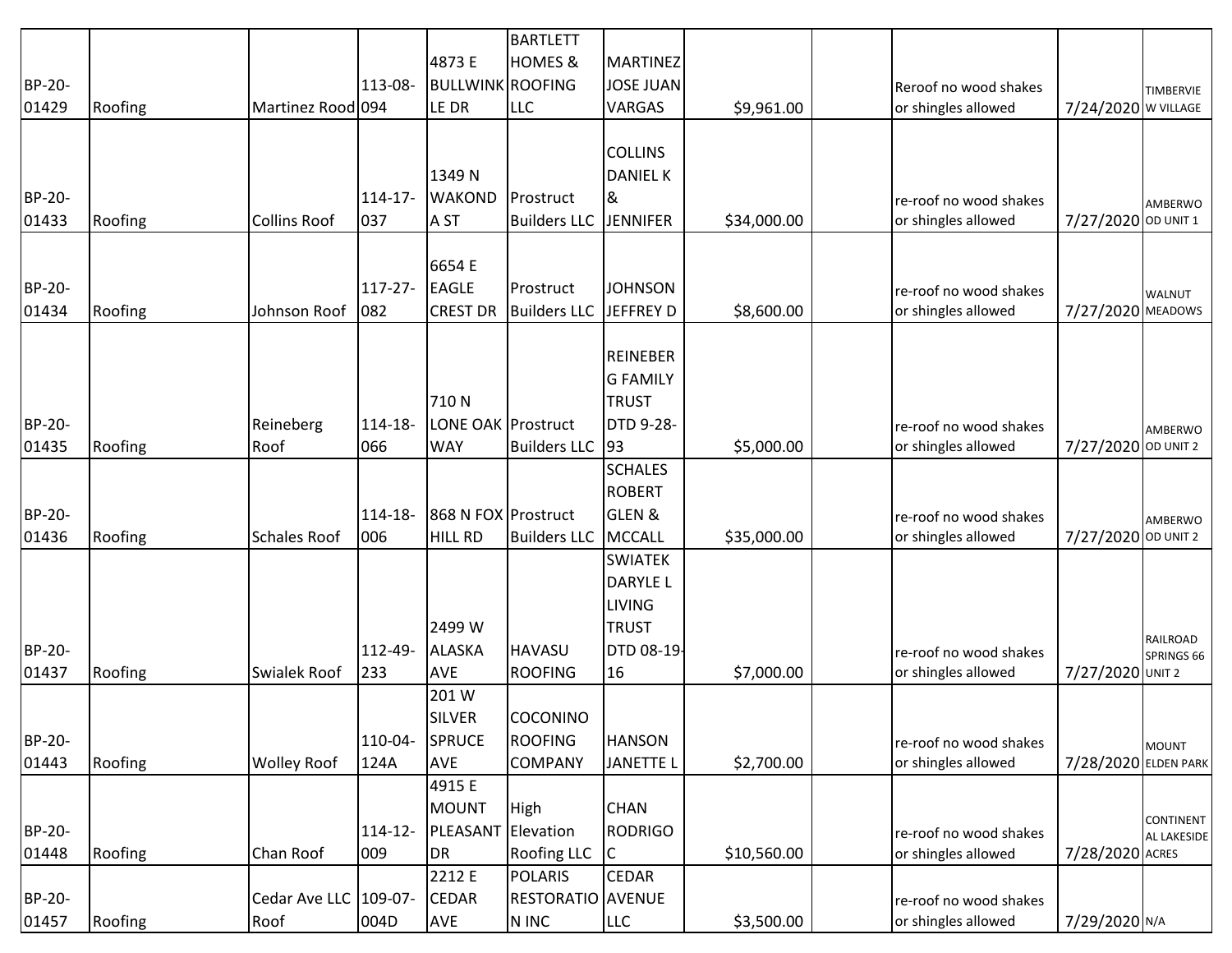|        |         |                     |              |                          |                                 | NORTHER           |             |                        |                      |                               |
|--------|---------|---------------------|--------------|--------------------------|---------------------------------|-------------------|-------------|------------------------|----------------------|-------------------------------|
|        |         |                     |              |                          |                                 | ΙN                |             |                        |                      |                               |
|        |         |                     |              |                          |                                 | ARIZONA           |             |                        |                      |                               |
|        |         |                     |              |                          | <b>POLARIS</b>                  | <b>CHURCH</b>     |             |                        |                      | SUNNYSIDE                     |
| BP-20- |         | No AZ Church        | $107 - 02 -$ | 2203N                    | <b>RESTORATIO OF CHRIST</b>     |                   |             | re-roof no wood shakes |                      | FARMS                         |
| 01458  | Roofing | Roof                | 164A         | <b>EAST ST</b>           | N INC                           | <b>INC</b>        | \$3,000.00  | or shingles allowed    | 7/29/2020 TRACTS     |                               |
|        |         |                     |              |                          |                                 |                   |             |                        |                      |                               |
|        |         |                     |              |                          |                                 | KUEFLER           |             |                        |                      |                               |
|        |         |                     |              |                          |                                 | <b>NJD</b>        |             |                        |                      |                               |
|        |         |                     |              |                          |                                 | REVOCABL          |             |                        |                      |                               |
|        |         |                     |              | 3550N                    | <b>POLARIS</b>                  | <b>E TRUST</b>    |             |                        |                      |                               |
| BP-20- |         |                     | 108-03-      | <b>JAMISON</b>           | RESTORATIO UA DTD               |                   |             | re-roof no wood shakes |                      | GREENLAW                      |
| 01459  | Roofing | <b>Kuefler Roof</b> | 139          | <b>BLVD</b>              | N INC                           | 07-15-05          | \$3,500.00  | or shingles allowed    | 7/29/2020 ESTATES 6  |                               |
|        |         |                     |              |                          |                                 |                   |             |                        |                      |                               |
|        |         |                     |              | 1911 N                   | <b>POLARIS</b>                  | <b>CHAVEZ</b>     |             |                        |                      |                               |
| BP-20- |         |                     | 110-05-      | <b>MEADOW</b>            | <b>RESTORATIO RUBEN J &amp;</b> |                   |             | re-roof no wood shakes |                      | MOUNT                         |
| 01460  | Roofing | Chavez Roof         | 062          | <b>LARK DR</b>           | N INC                           | <b>EMILY R</b>    | \$3,000.00  | or shingles allowed    | 7/29/2020 ELDEN PARK |                               |
|        |         |                     |              |                          |                                 | KERSTEN           |             |                        |                      |                               |
|        |         |                     |              | 3584 S                   | <b>POLARIS</b>                  | NEIL C &          |             |                        |                      | <b>UNIVERSITY</b>             |
| BP-20- |         |                     | 112-40-      | <b>CHERYL</b>            | <b>RESTORATIO SHANNON</b>       |                   |             | re-roof no wood shakes |                      | <b>HIGHLANDS</b>              |
| 01461  | Roofing | Kersten Roof        | 027          | <b>DR</b>                | N INC                           | IM.               | \$3,000.00  | or shingles allowed    | 7/29/2020 UNIT 6     |                               |
|        |         |                     |              |                          |                                 | <b>HERNAND</b>    |             |                        |                      |                               |
|        |         |                     |              |                          |                                 | <b>IEZ</b>        |             |                        |                      |                               |
|        |         |                     |              |                          | <b>POLARIS</b>                  | MANUEL L          |             |                        |                      |                               |
| BP-20- |         | Hernandez           | 110-05-      |                          | 351 W FIR RESTORATIO &          |                   |             | re-roof no wood shakes |                      | <b>MOUNT</b>                  |
| 01462  | Roofing | Roof                | 098          | <b>AVE</b>               | N INC                           | REBECCA           | \$3,000.00  | or shingles allowed    | 7/29/2020 ELDEN PARK |                               |
|        |         |                     |              |                          |                                 | <b>STROM</b>      |             |                        |                      |                               |
|        |         |                     |              |                          |                                 | <b>LARRY M</b>    |             |                        |                      | COCONINO                      |
|        |         |                     |              | 2924 N                   |                                 | 8                 |             |                        |                      | <b>COUNTRY</b><br><b>CLUB</b> |
| BP-20- |         |                     |              | 117-05- OAKMON Prostruct |                                 | KATHLEEN          |             | re-roof no wood shakes |                      | <b>ESTATES</b>                |
| 01463  | Roofing | <b>Strom Roof</b>   | 034          | T DR                     | Builders LLC M                  |                   | \$13,255.00 | or shingles allowed    | 7/29/2020 UNIT 1     |                               |
|        |         |                     |              |                          |                                 |                   |             |                        |                      |                               |
|        |         |                     |              |                          |                                 |                   |             |                        |                      |                               |
|        |         |                     |              |                          |                                 | MENDOZA           |             |                        |                      |                               |
|        |         |                     |              |                          |                                 | ML & HG           |             |                        |                      |                               |
|        |         |                     |              |                          |                                 | <b>REVOCABL</b>   |             |                        |                      |                               |
|        |         |                     |              | 3132 N                   |                                 | <b>E TRUST</b>    |             |                        |                      |                               |
| BP-20- |         |                     | $108 - 11 -$ | <b>TINDLE</b>            | <b>HAVASU</b>                   | <b>DTD 12-24-</b> |             | re-roof no wood shakes |                      | <b>GREENLAW</b>               |
| 01466  | Roofing | Mendoza Roof 043    |              | <b>BLVD</b>              | <b>ROOFING</b>                  | 96                | \$8,000.00  | or shingles allowed    | 7/29/2020 ESTATES 2  |                               |